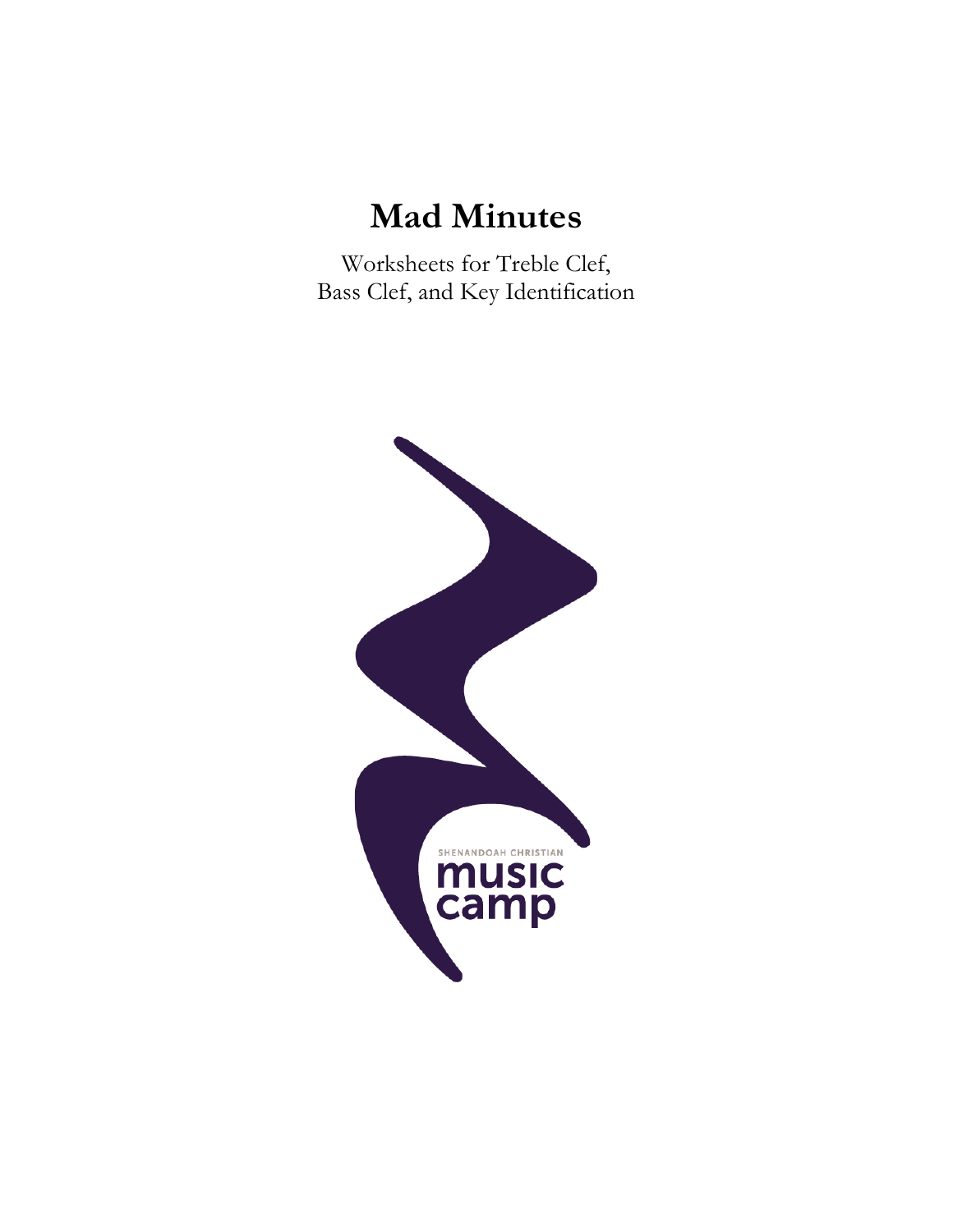#### **Mad Minutes**

#### **Table of Contents**

#### **Treble Clef Worksheets**

| $1.1 - 1.2$  | Treble Clef Spaces                |
|--------------|-----------------------------------|
| $1.3 - 1.4$  | Treble Clef Lines                 |
| $1.5 - 1.6$  | Treble Clef Lines & Spaces        |
| $1.7 - 1.8$  | Treble $Cleft$ + one ledger line  |
| $1.9 - 1.10$ | Treble $Cleft + two$ ledger lines |

#### **Bass Clef Worksheets**

| $2.1 - 2.2$  | <b>Bass Clef Spaces</b>      |
|--------------|------------------------------|
| $2.3 - 2.4$  | <b>Bass Clef Lines</b>       |
| $2.5 - 2.6$  | Bass Clef Lines & Spaces     |
| $2.7 - 2.8$  | Bass Clef + one ledger line  |
| $2.9 - 2.10$ | Bass Clef + two ledger lines |

#### **Treble & Bass Clef Worksheets**

3.1-3.2 Treble and Bass Clef Lines & Spaces

#### **Key Identification Worksheets**

| 1.1 | Sharps (up to $5$ )                   |
|-----|---------------------------------------|
| 1.2 | Sharps (all)                          |
| 1.3 | Flats (up to $5$ )                    |
| 1.4 | Flats (all)                           |
| 1.5 | Sharps & Flats (up to 5)              |
| 1.6 | Sharps & Flats (all)                  |
| 1.7 | Bonus - Key Signatures with Do-Mi-Sol |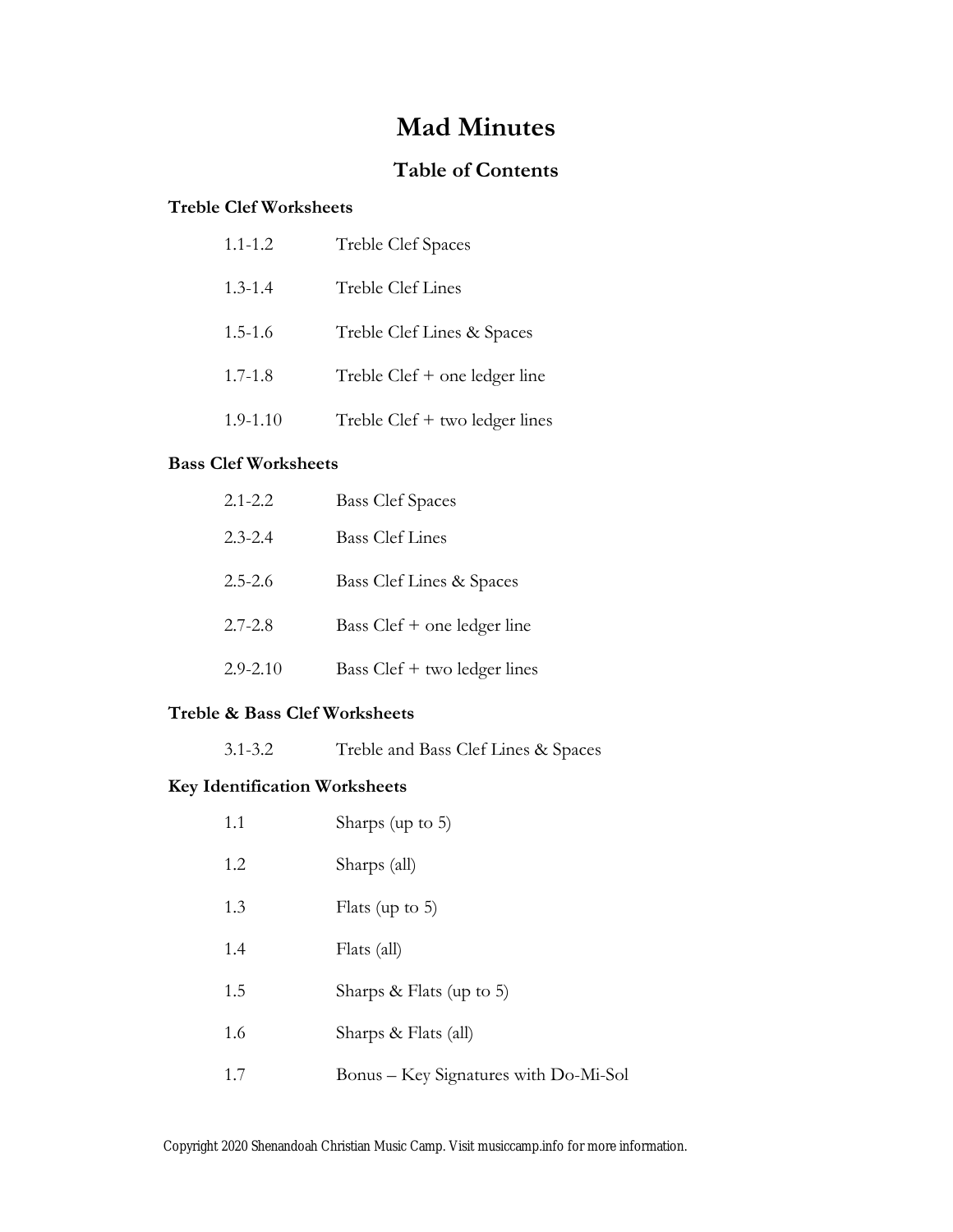Write the letter name for each note.



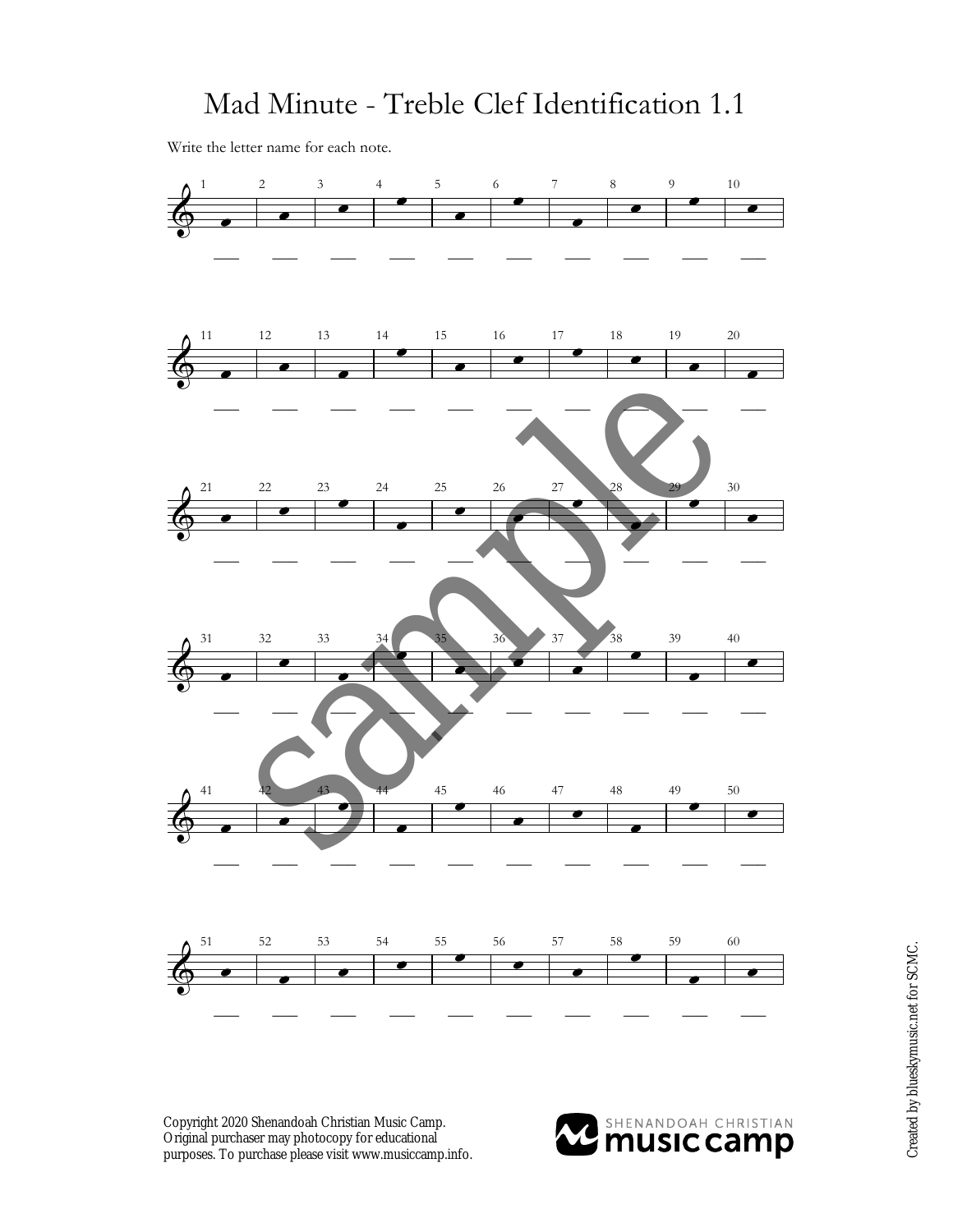Write the letter name for each note.



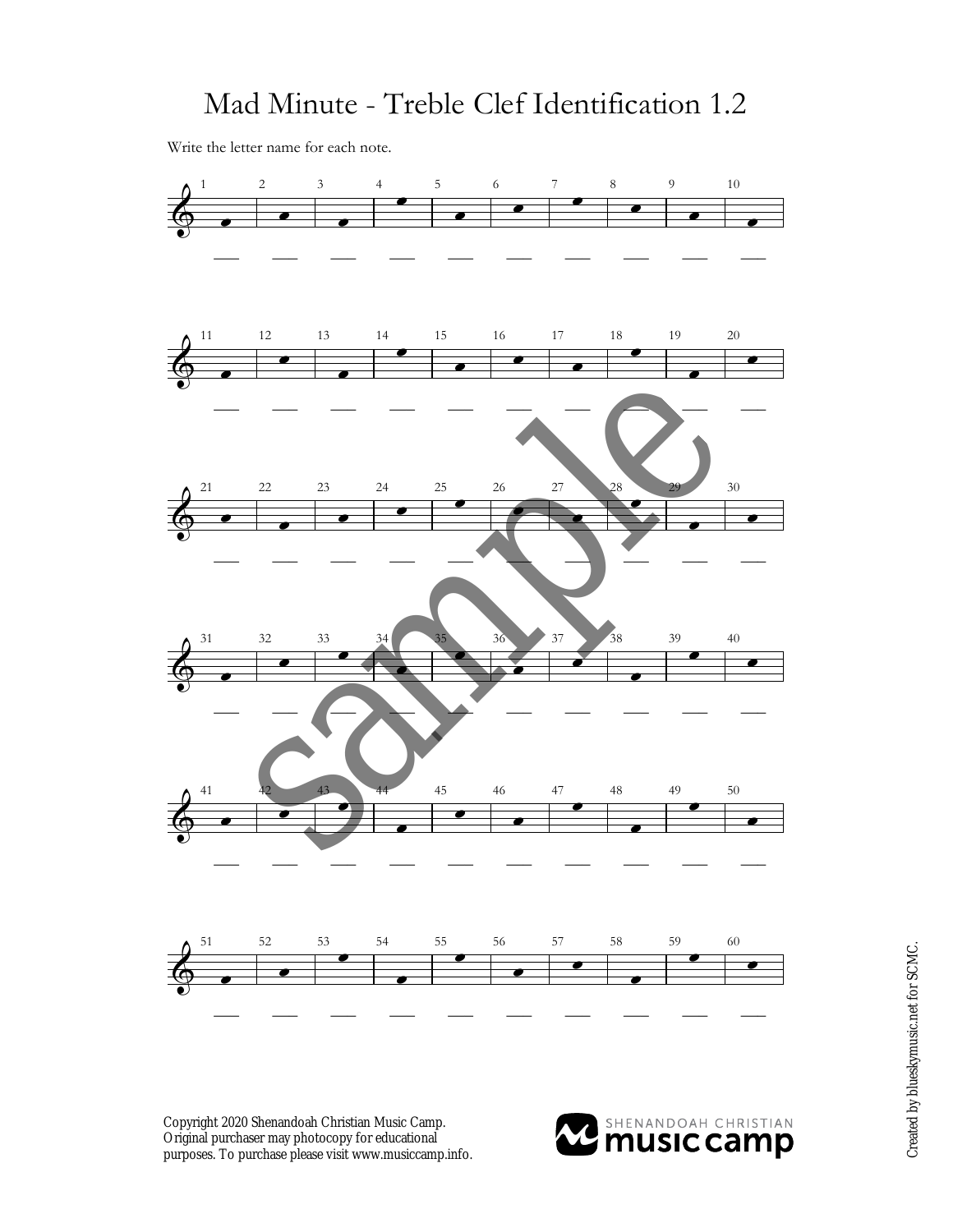Write the letter name for each note.



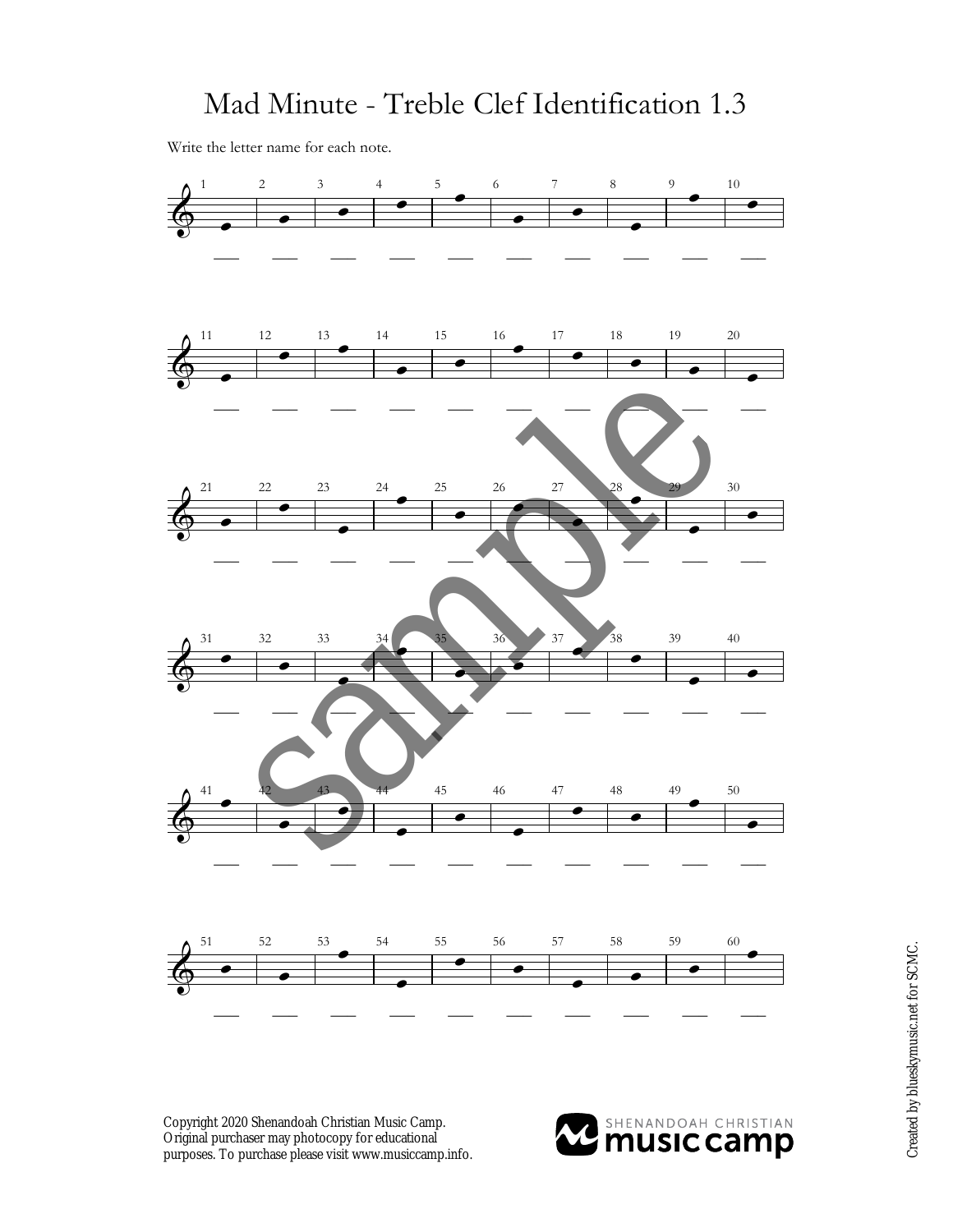Write the letter name for each note.



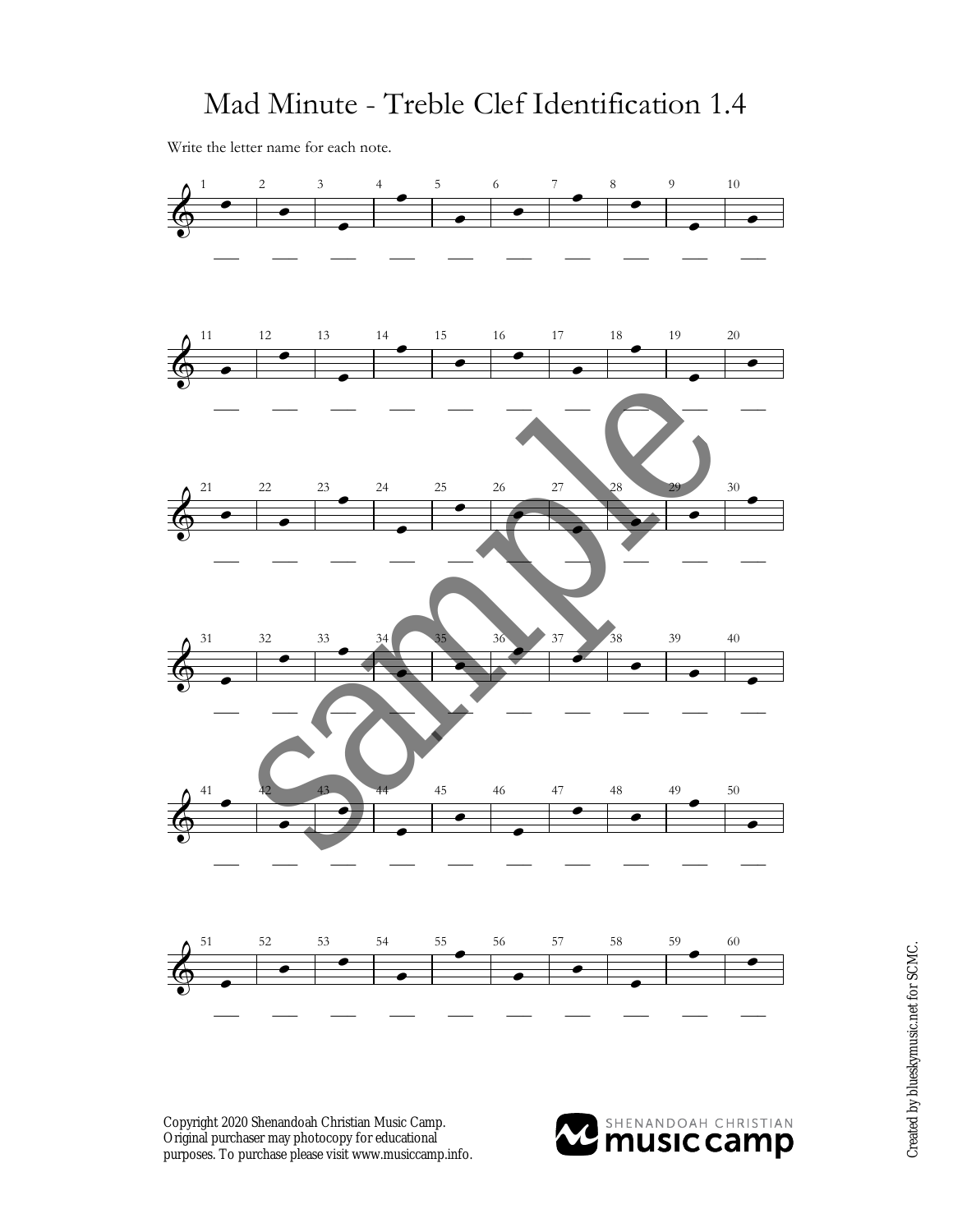Write the letter name for each note.



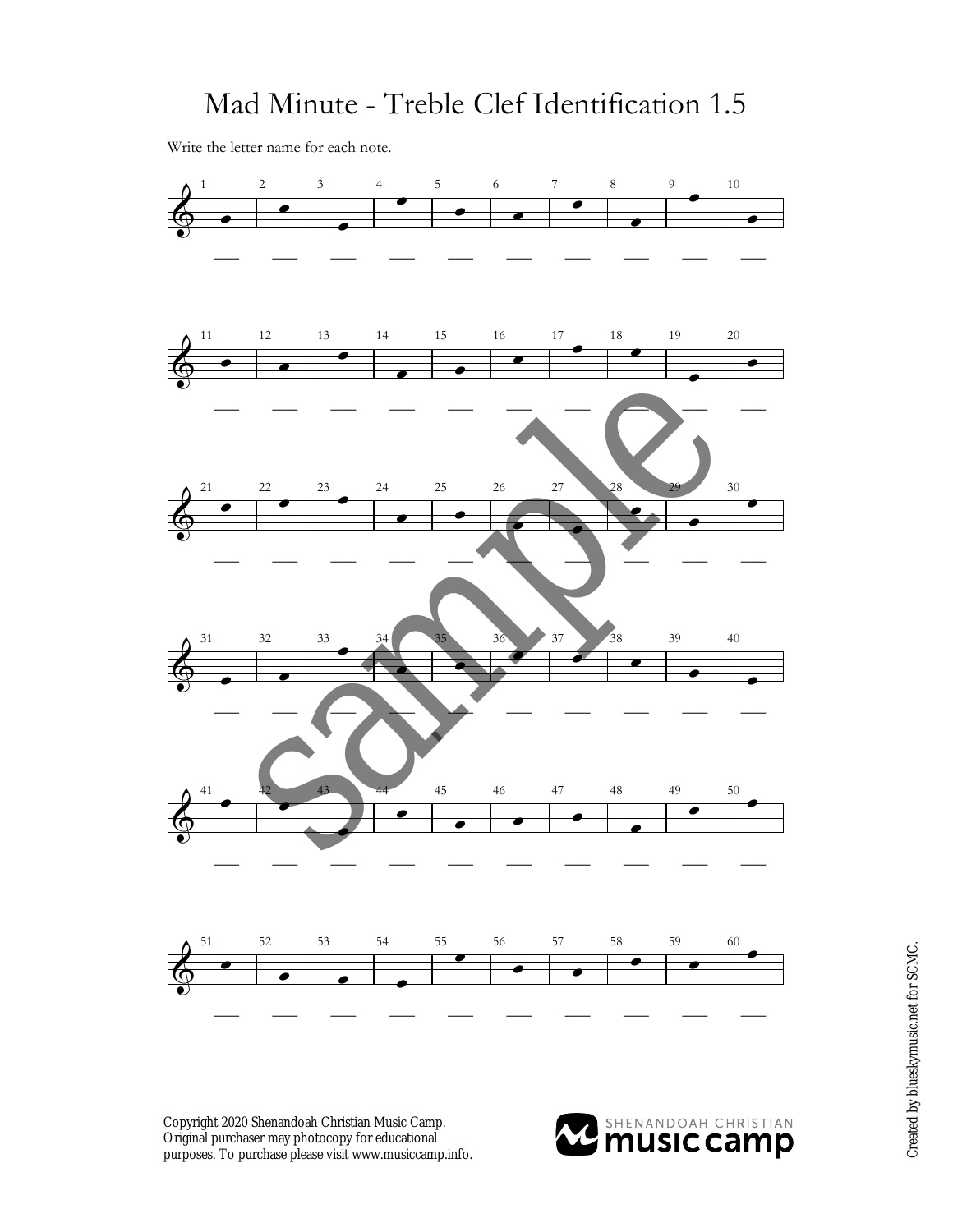Write the letter name for each note.



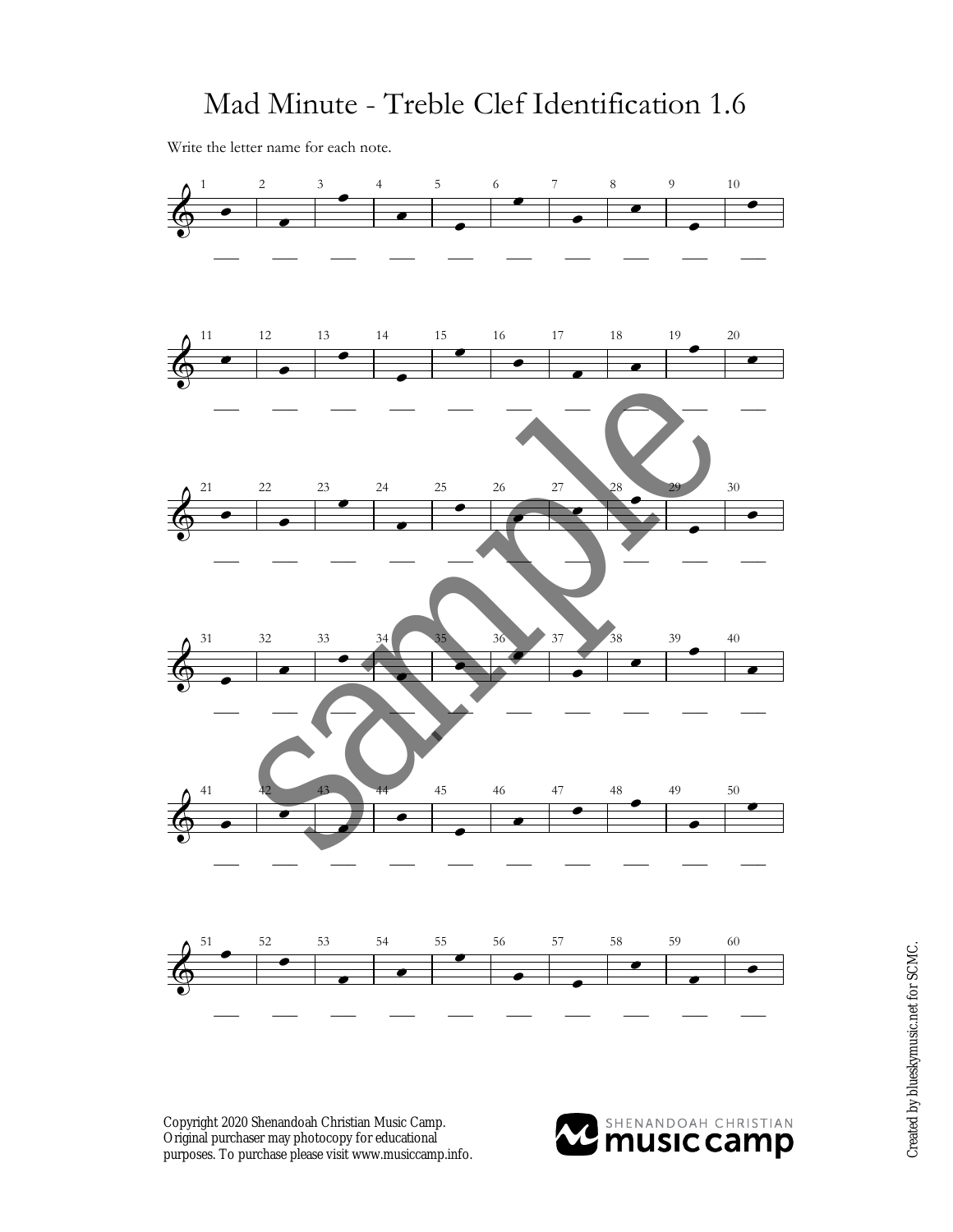Write the letter name for each note.



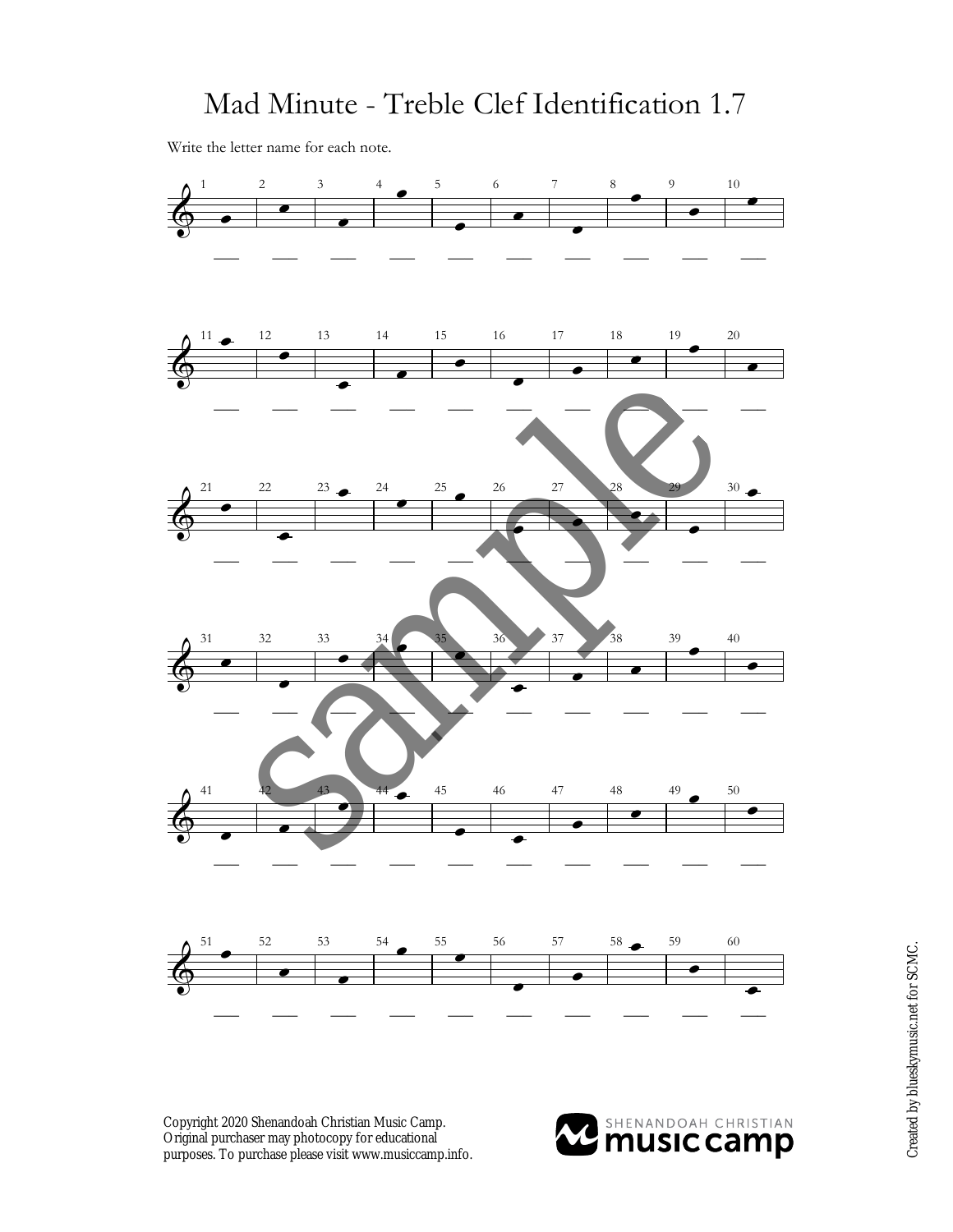Write the letter name for each note.



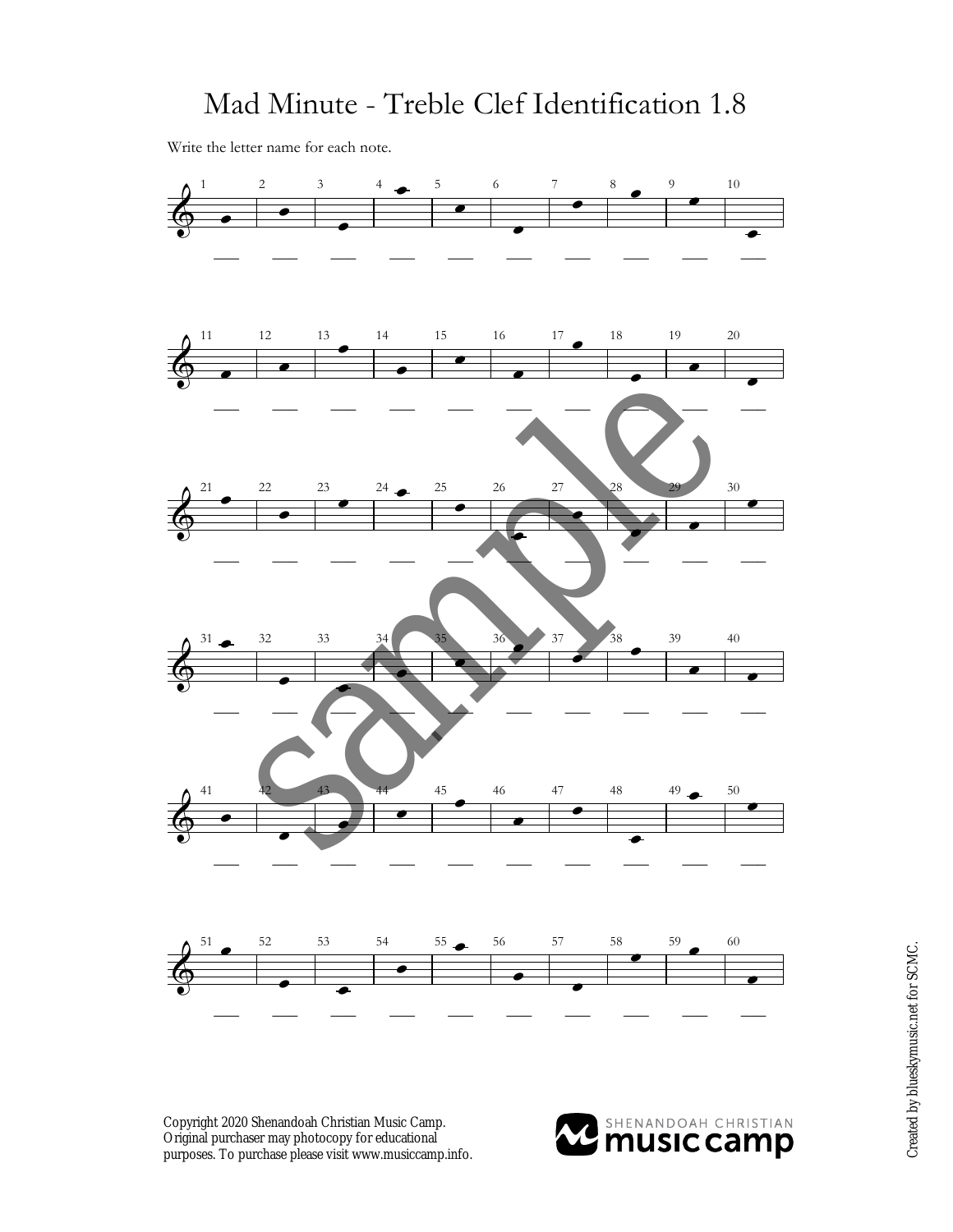Write the letter name for each note.



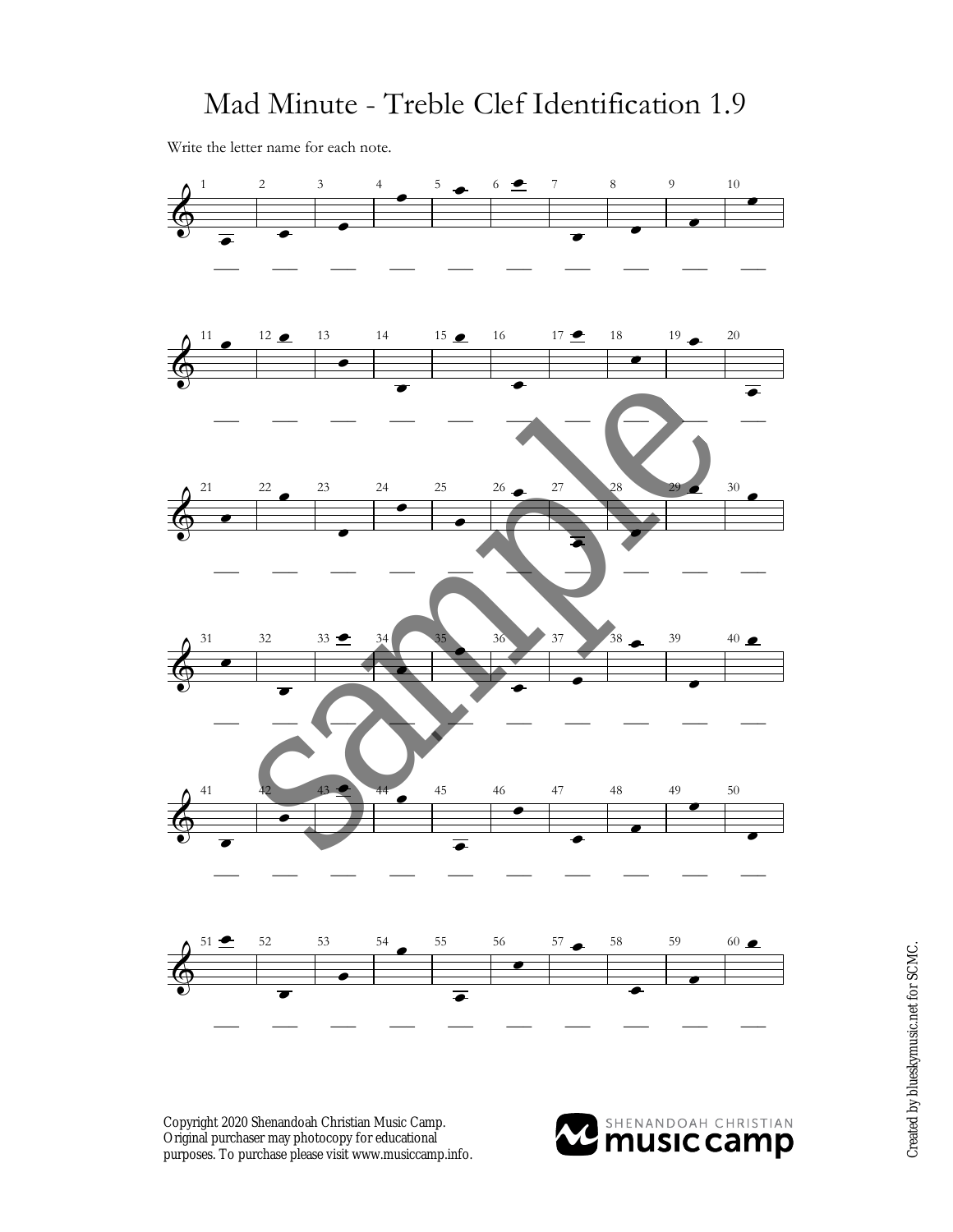Write the letter name for each note.



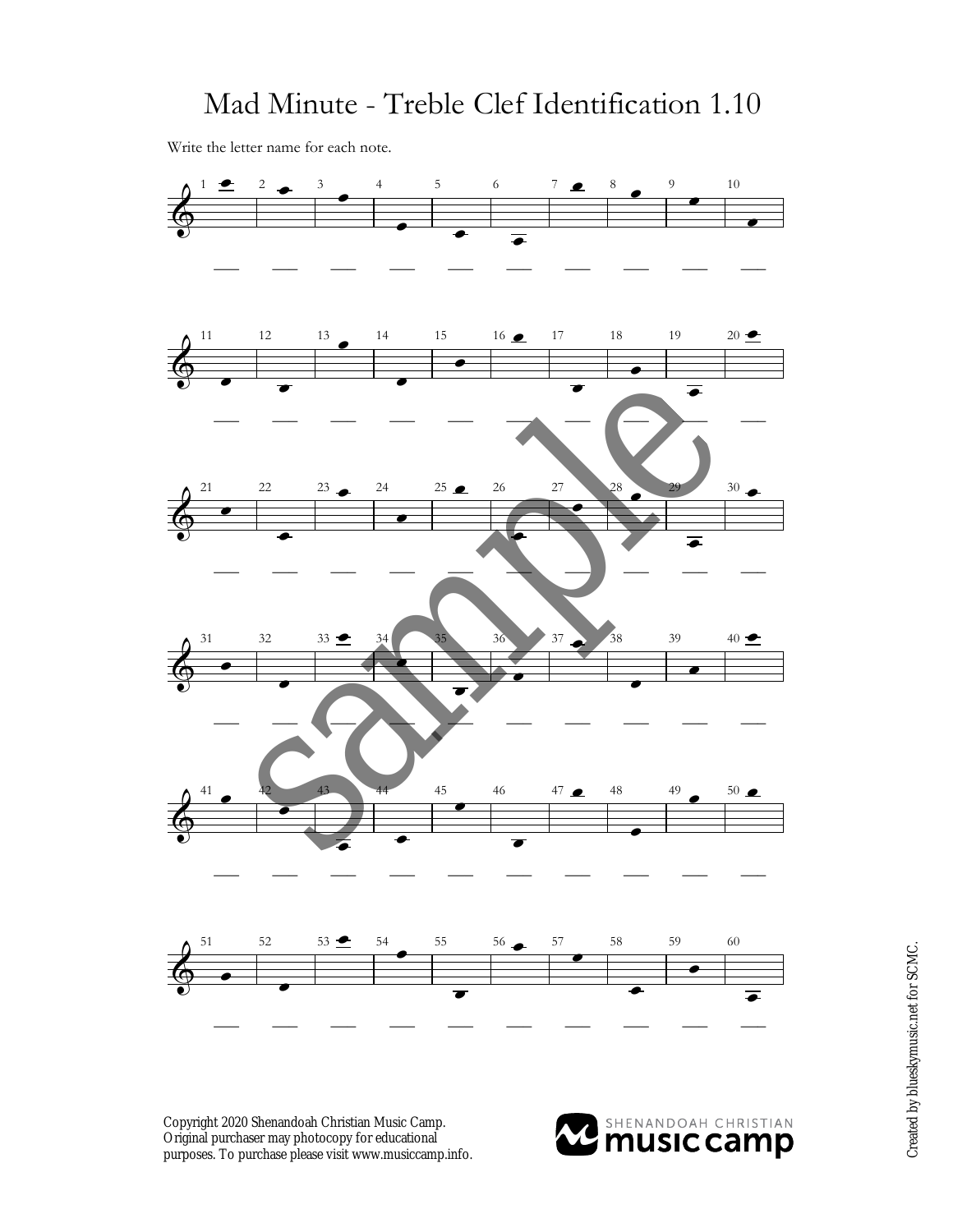Write the letter name for each note.



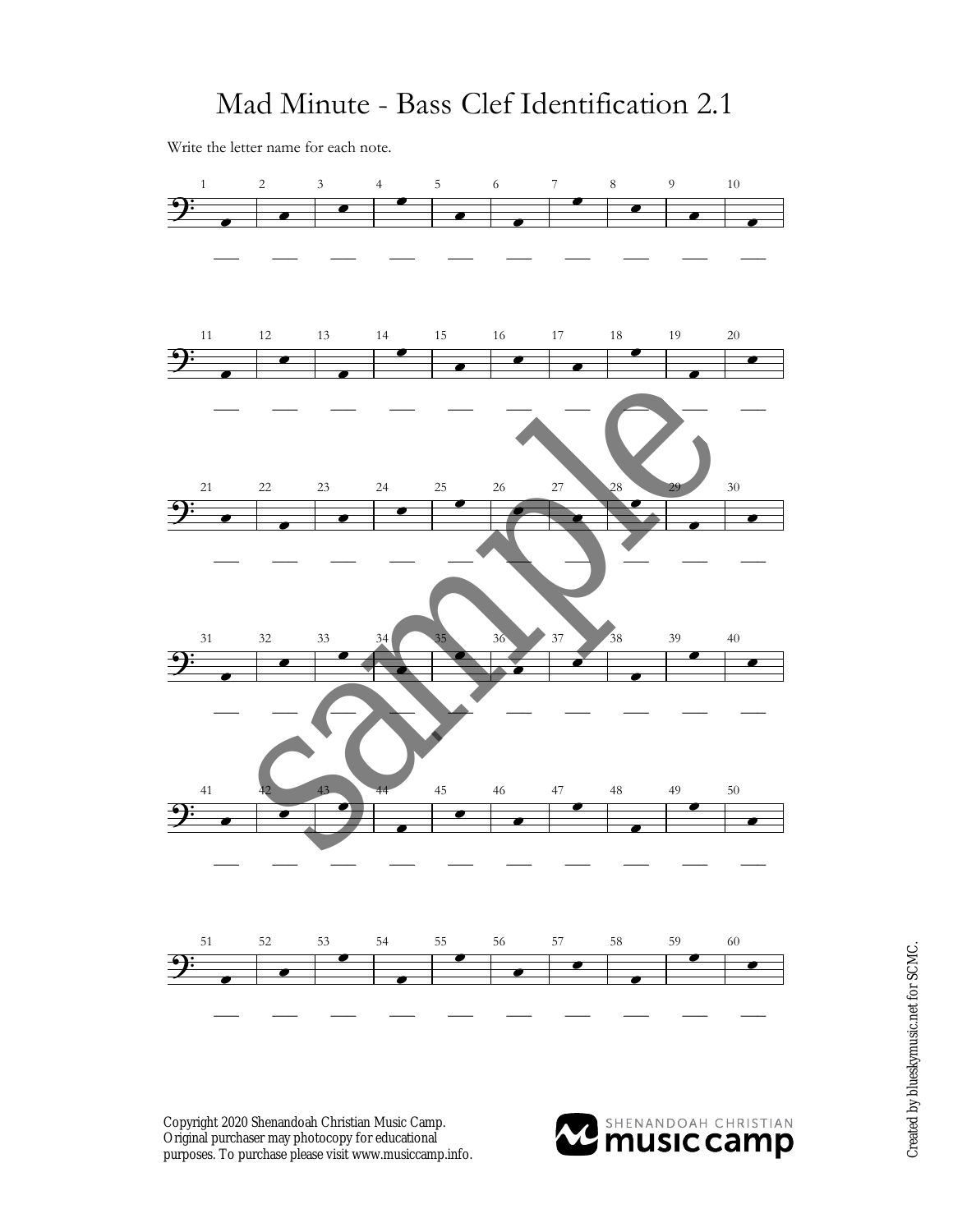Write the letter name for each note.



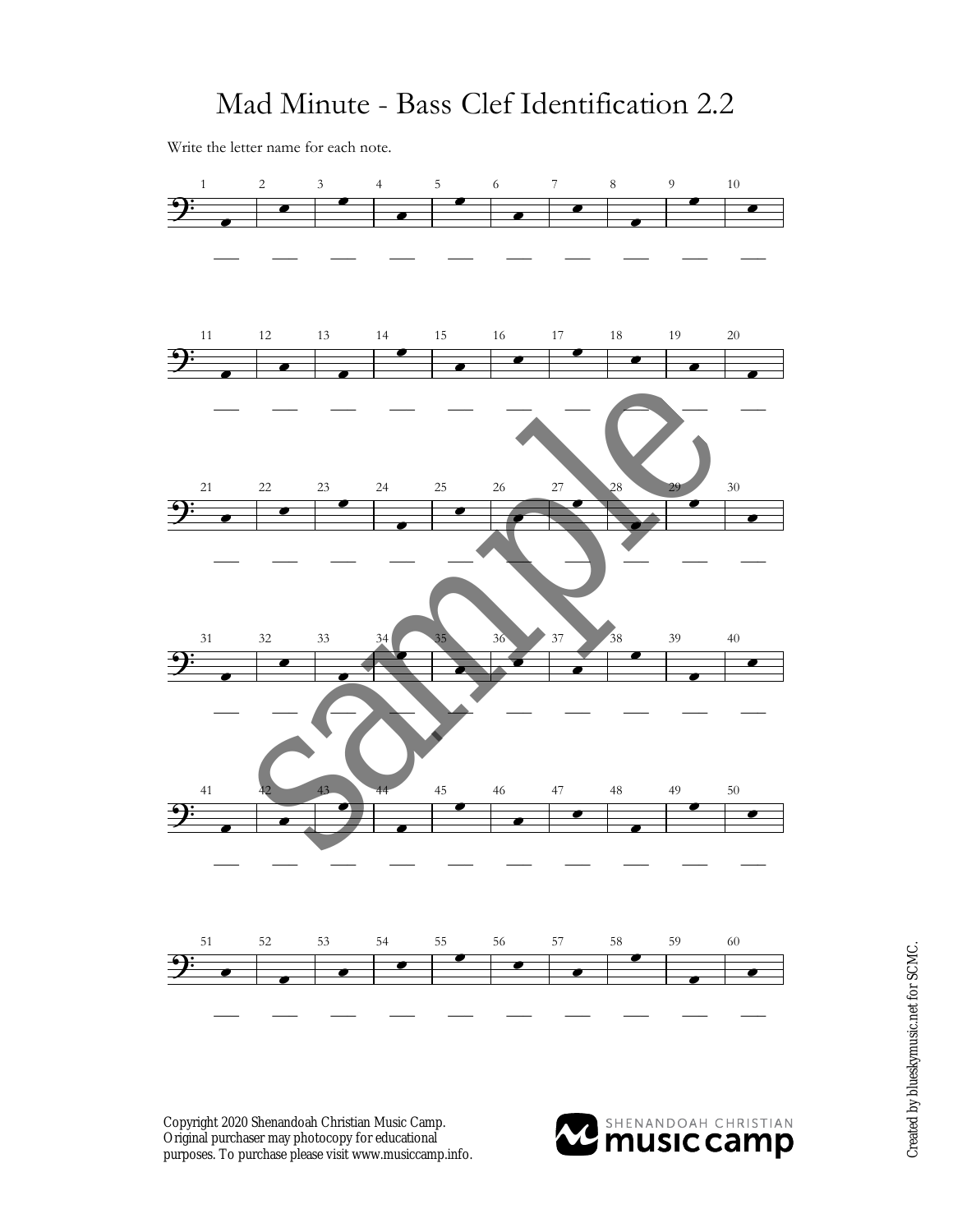Write the letter name for each note.



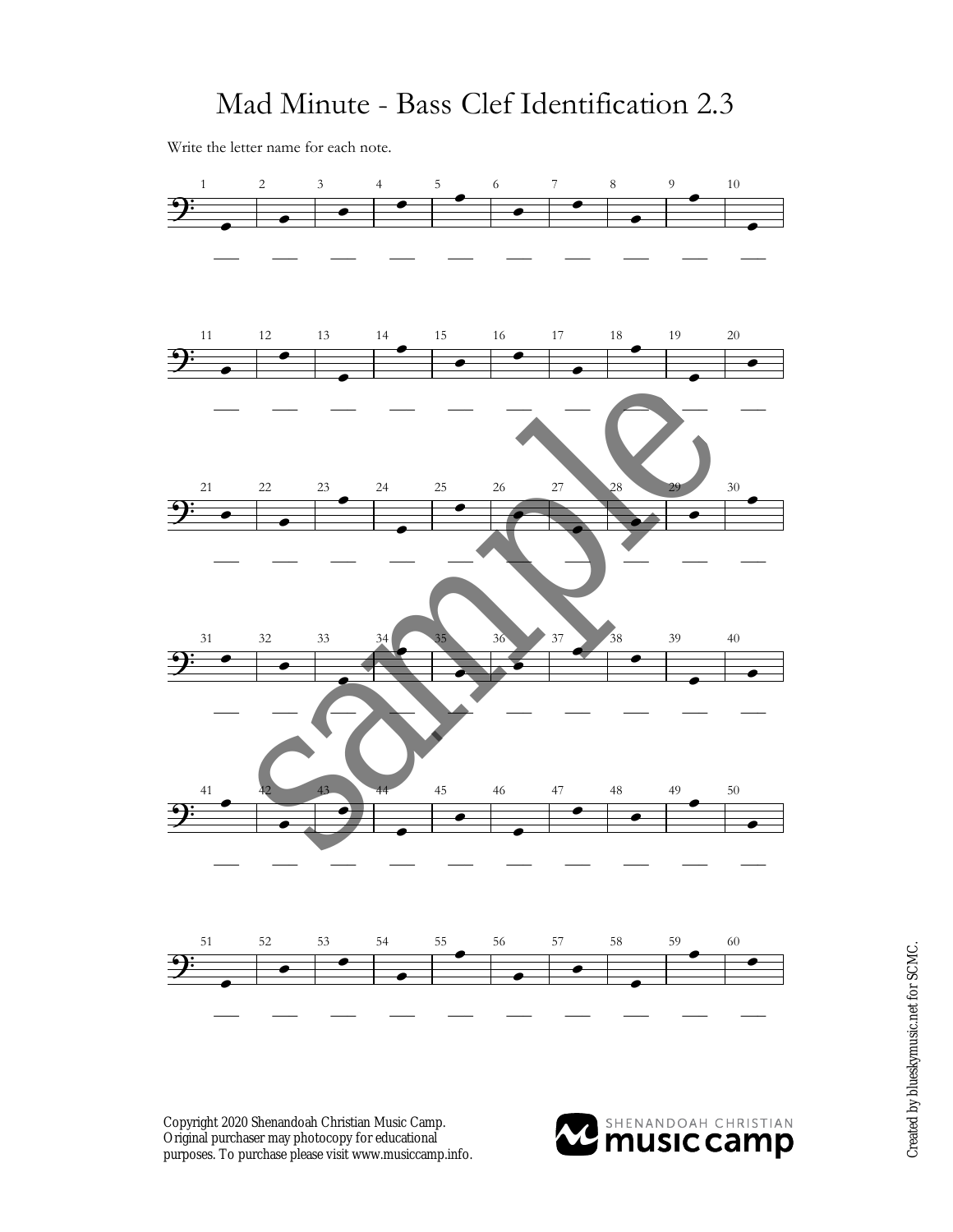Write the letter name for each note.



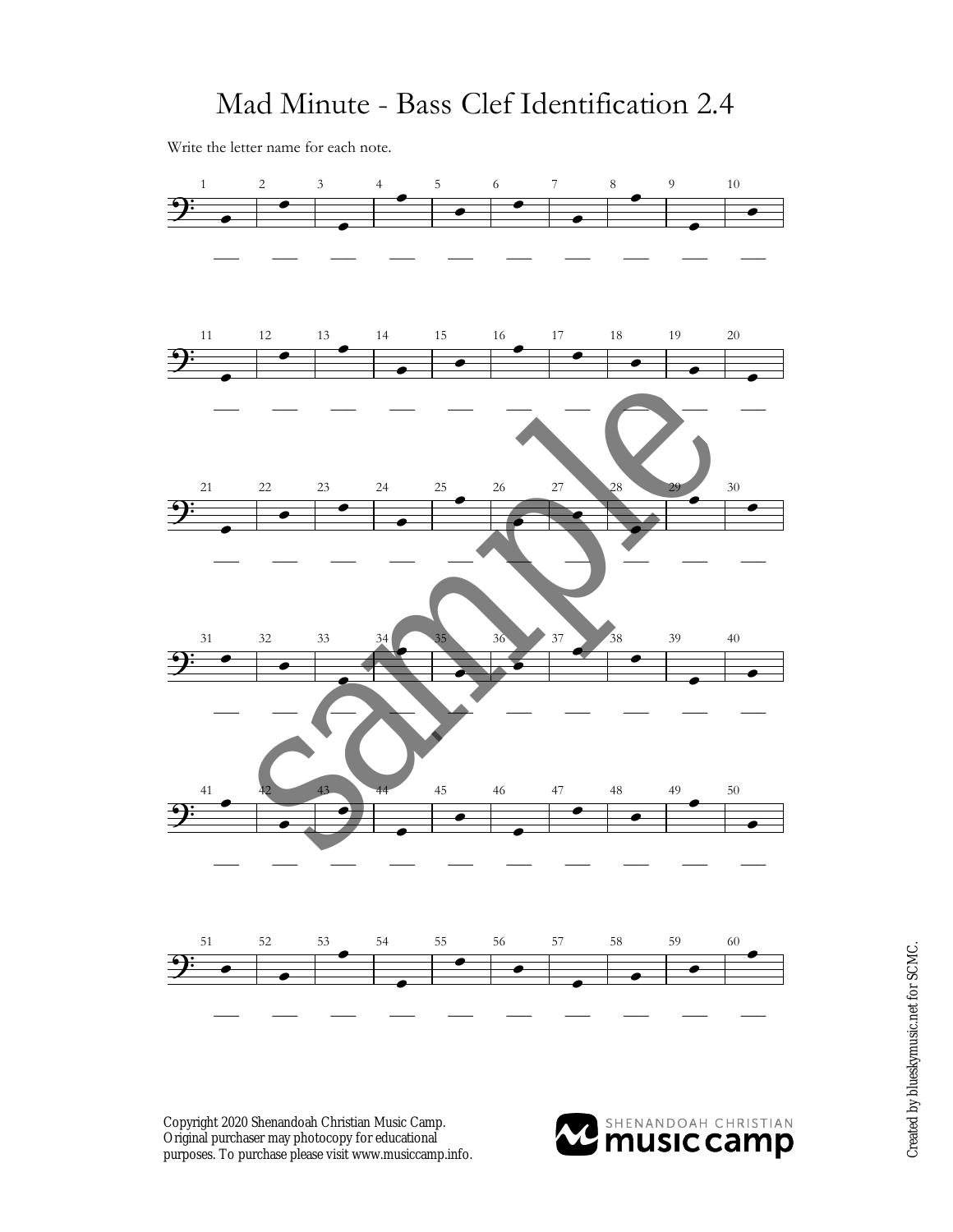Write the letter name for each note.



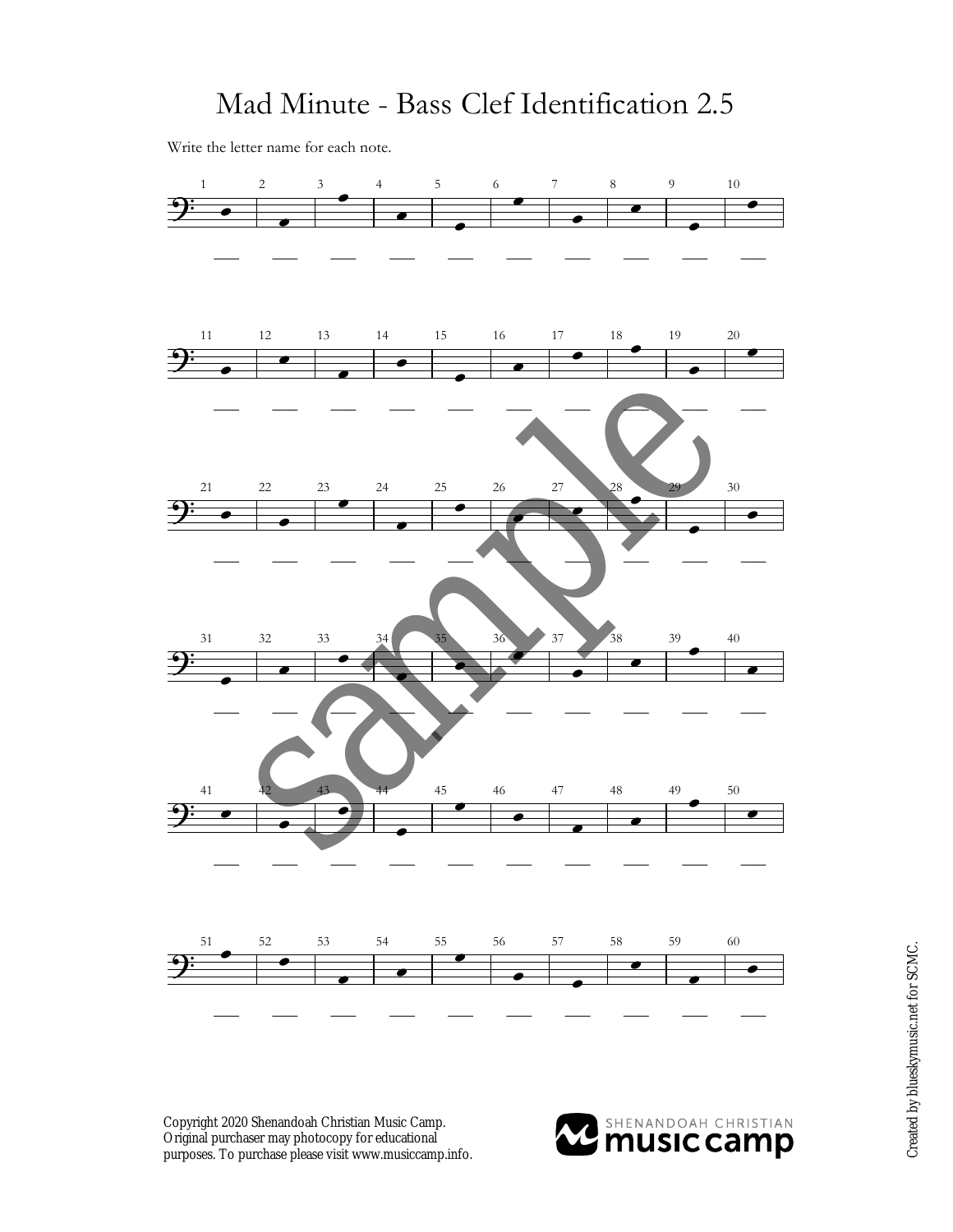Write the letter name for each note.



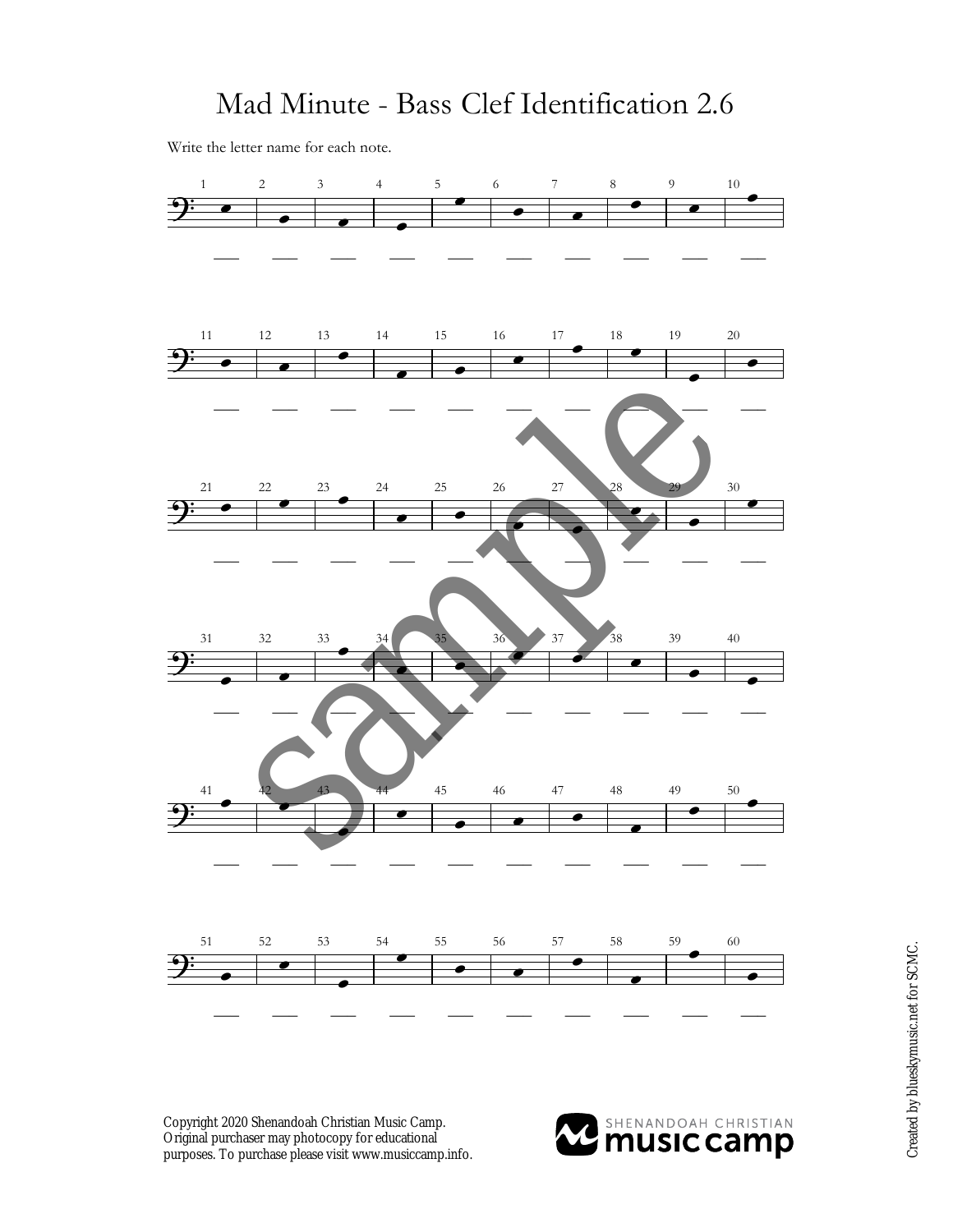Write the letter name for each note.



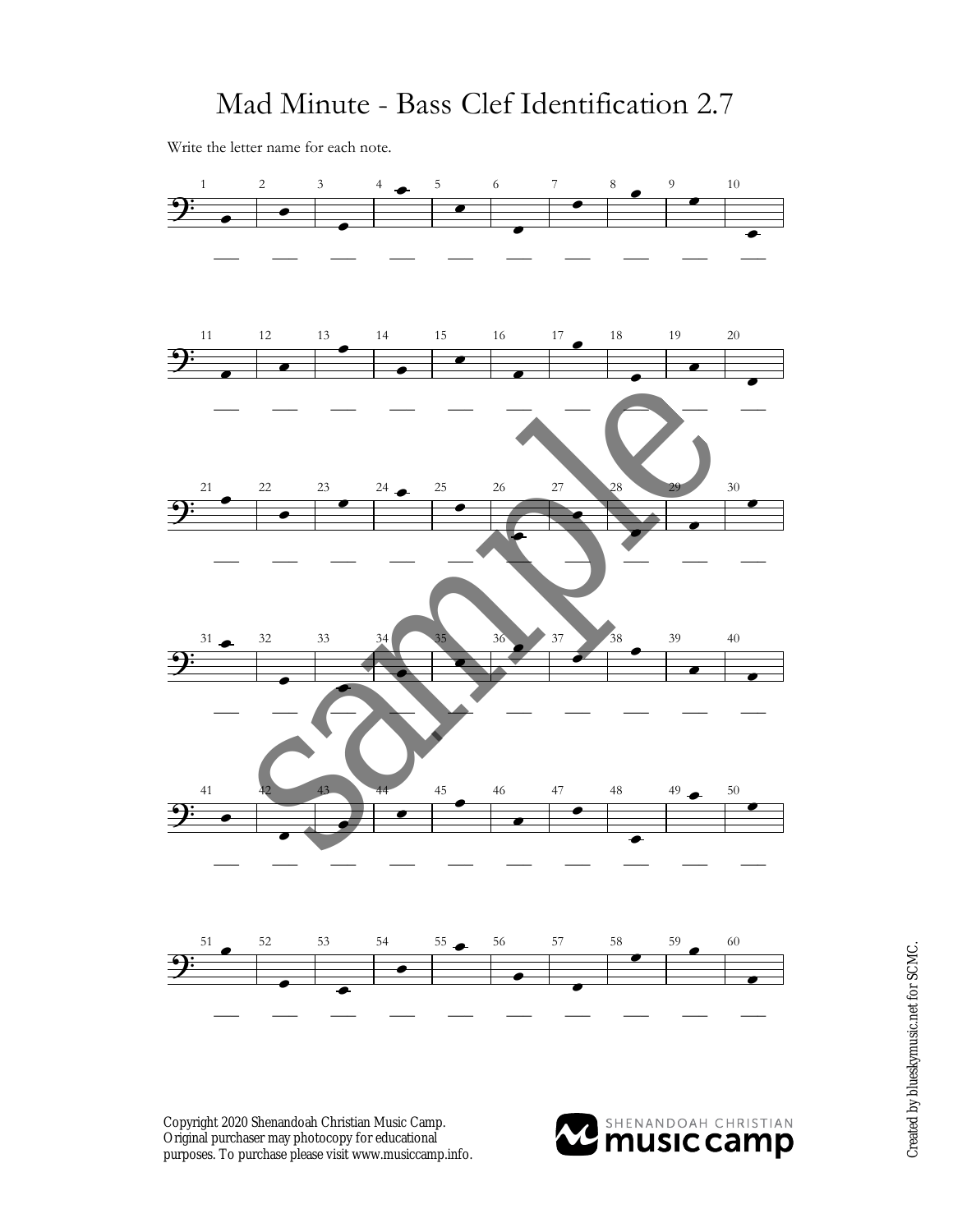Write the letter name for each note.



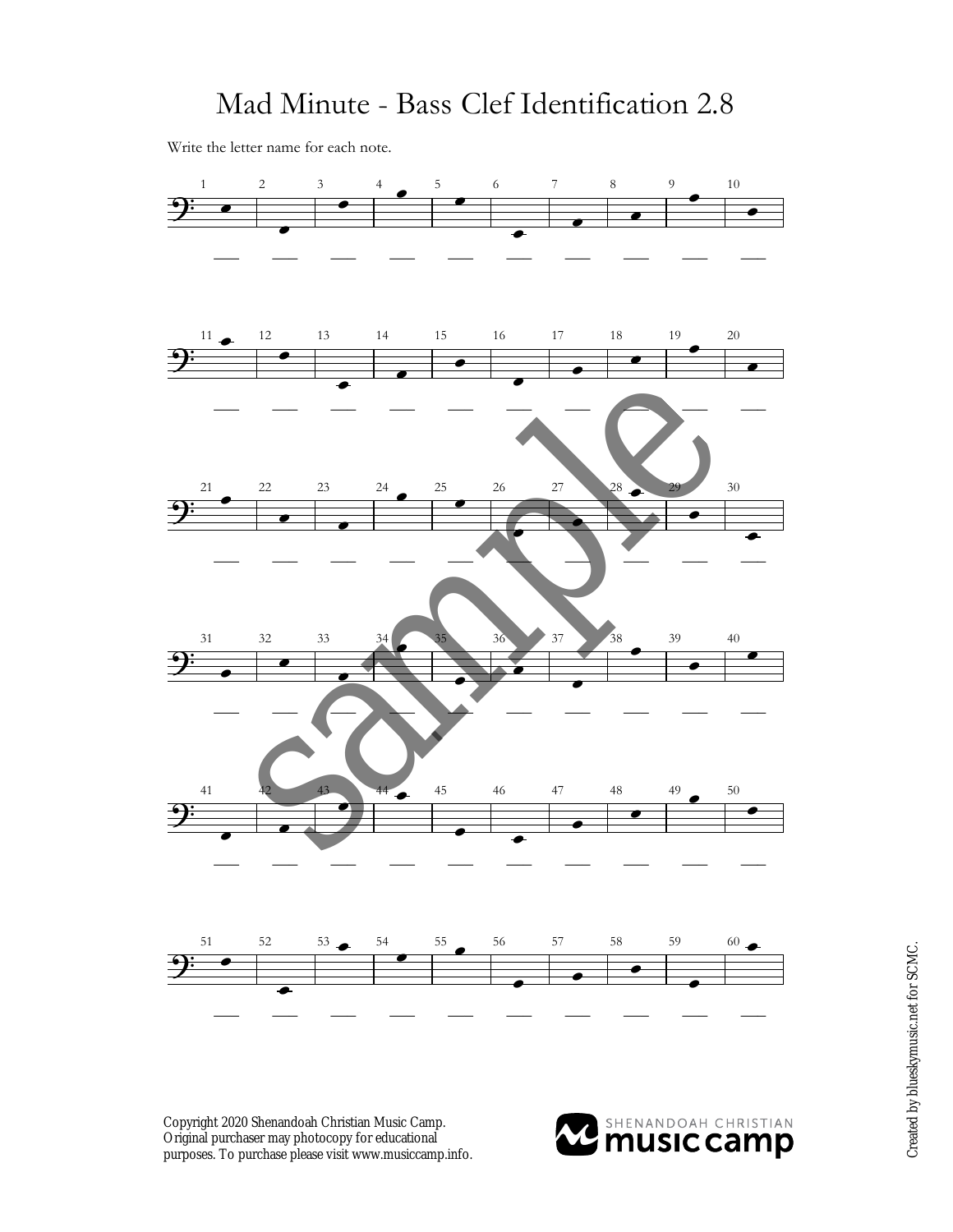Write the letter name for each note.



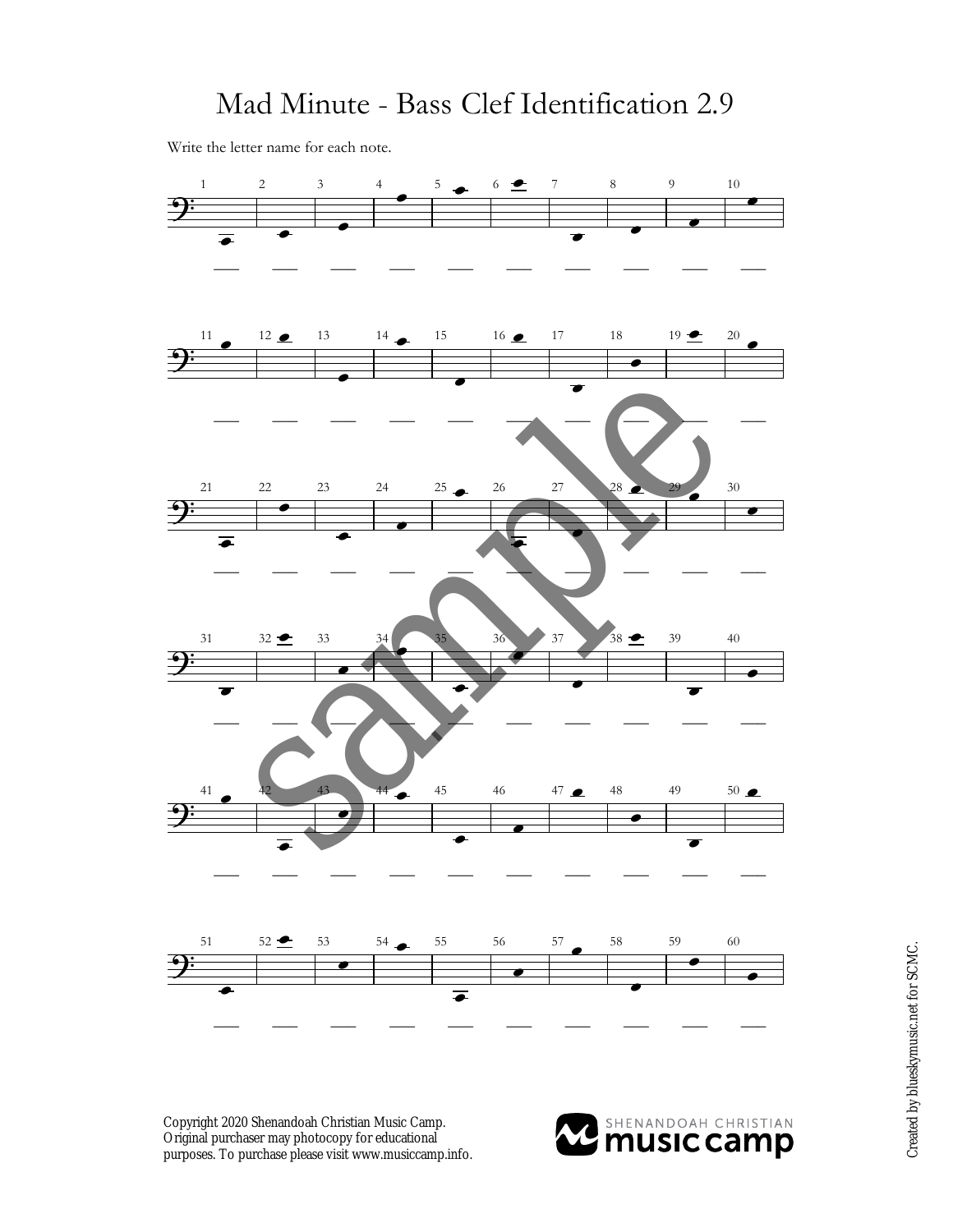Write the letter name for each note.



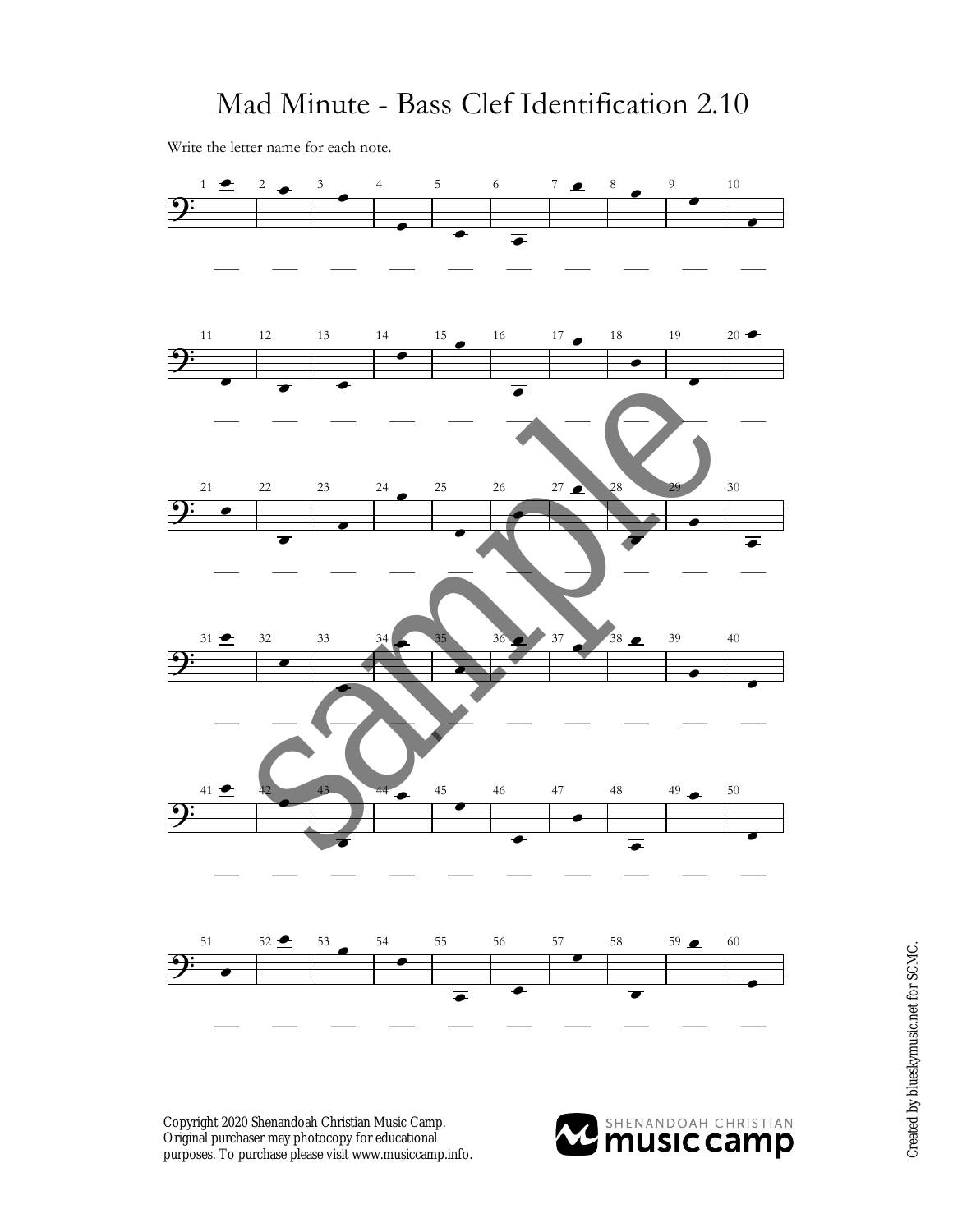#### Mad Minute - Treble and Bass Clef Identification 3.1

Write the letter name for each note.



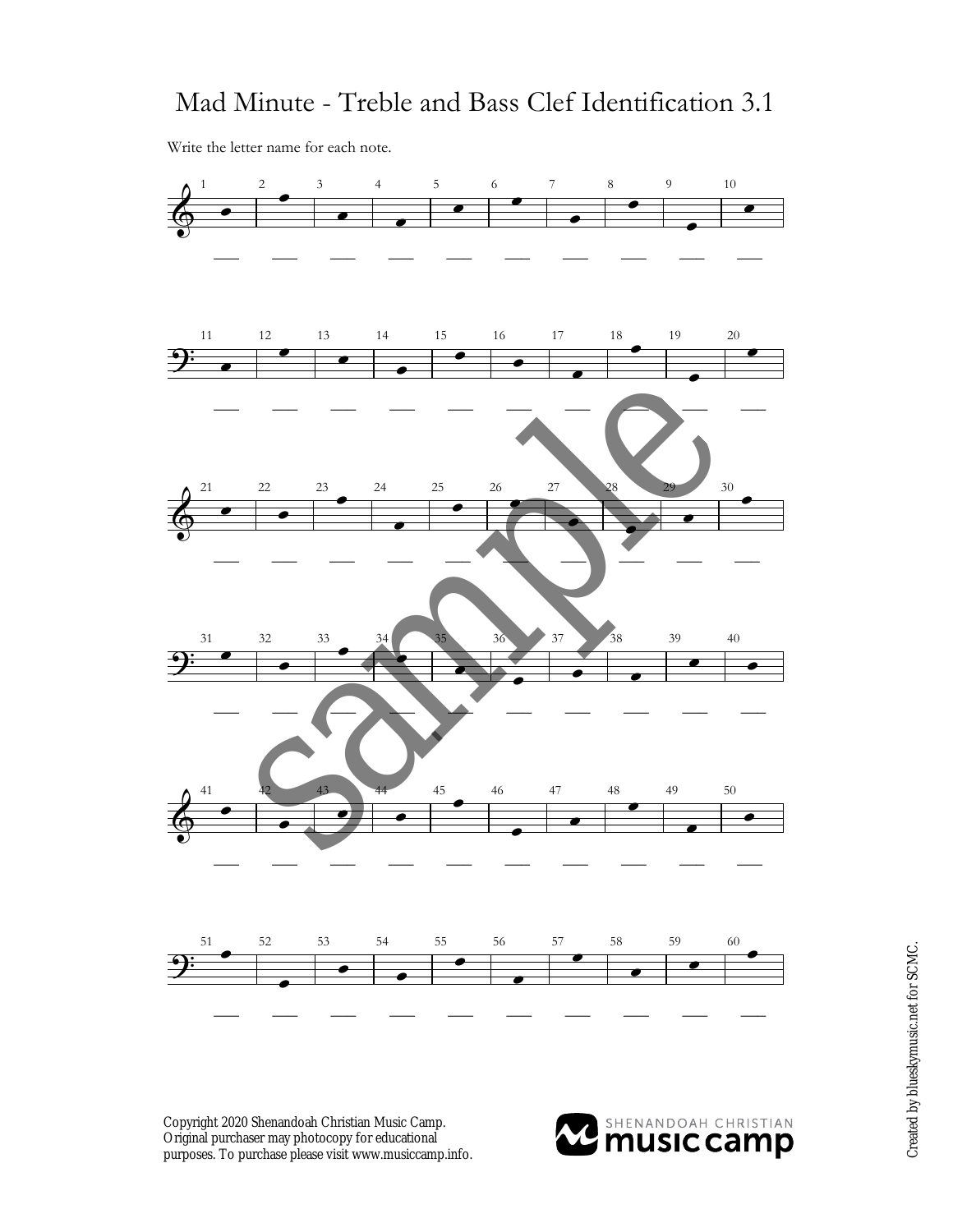#### Mad Minute - Treble and Bass Clef Identification 3.2

Write the letter name for each note.



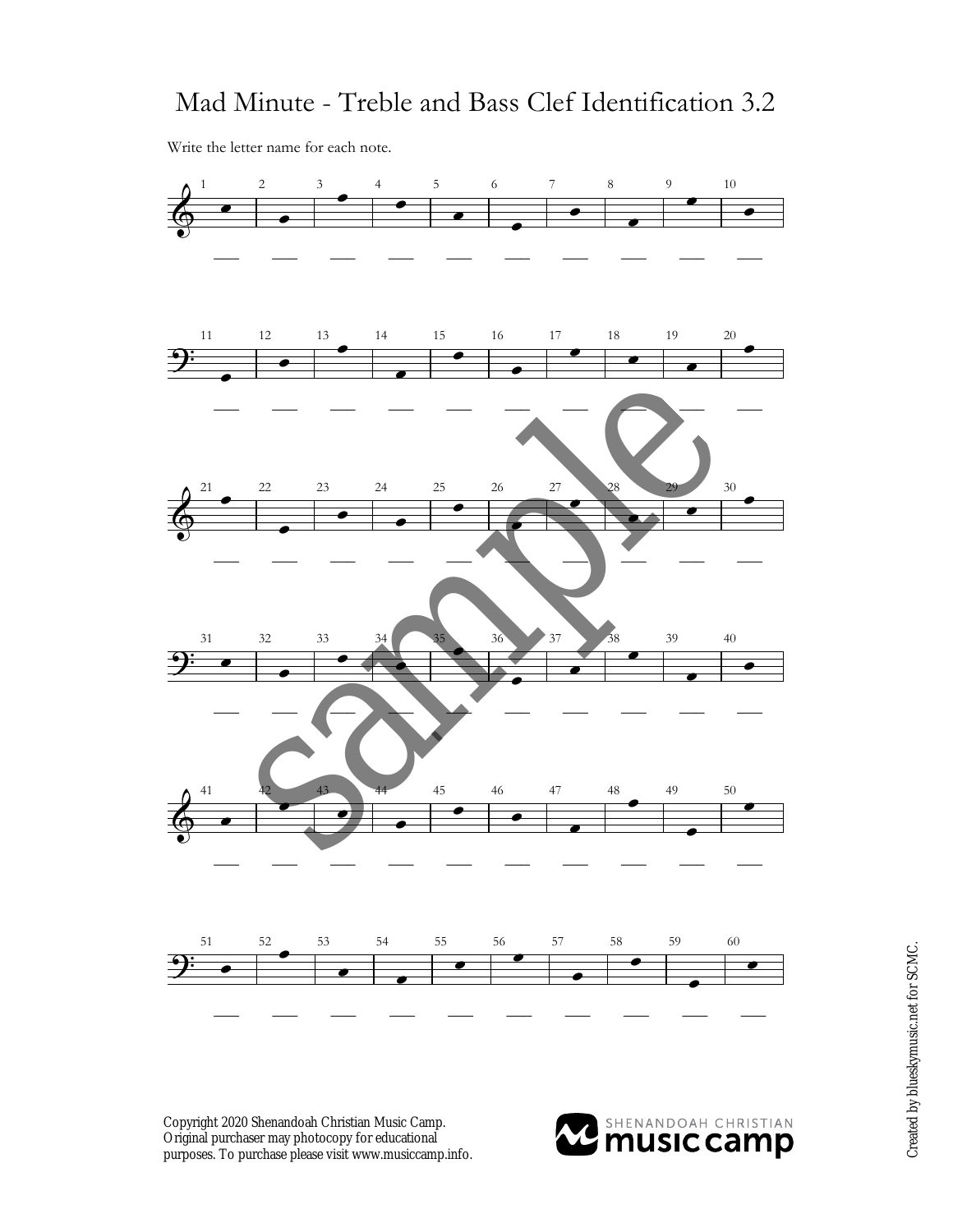Identify the key signatures in major, minor, or both as your teacher directs.



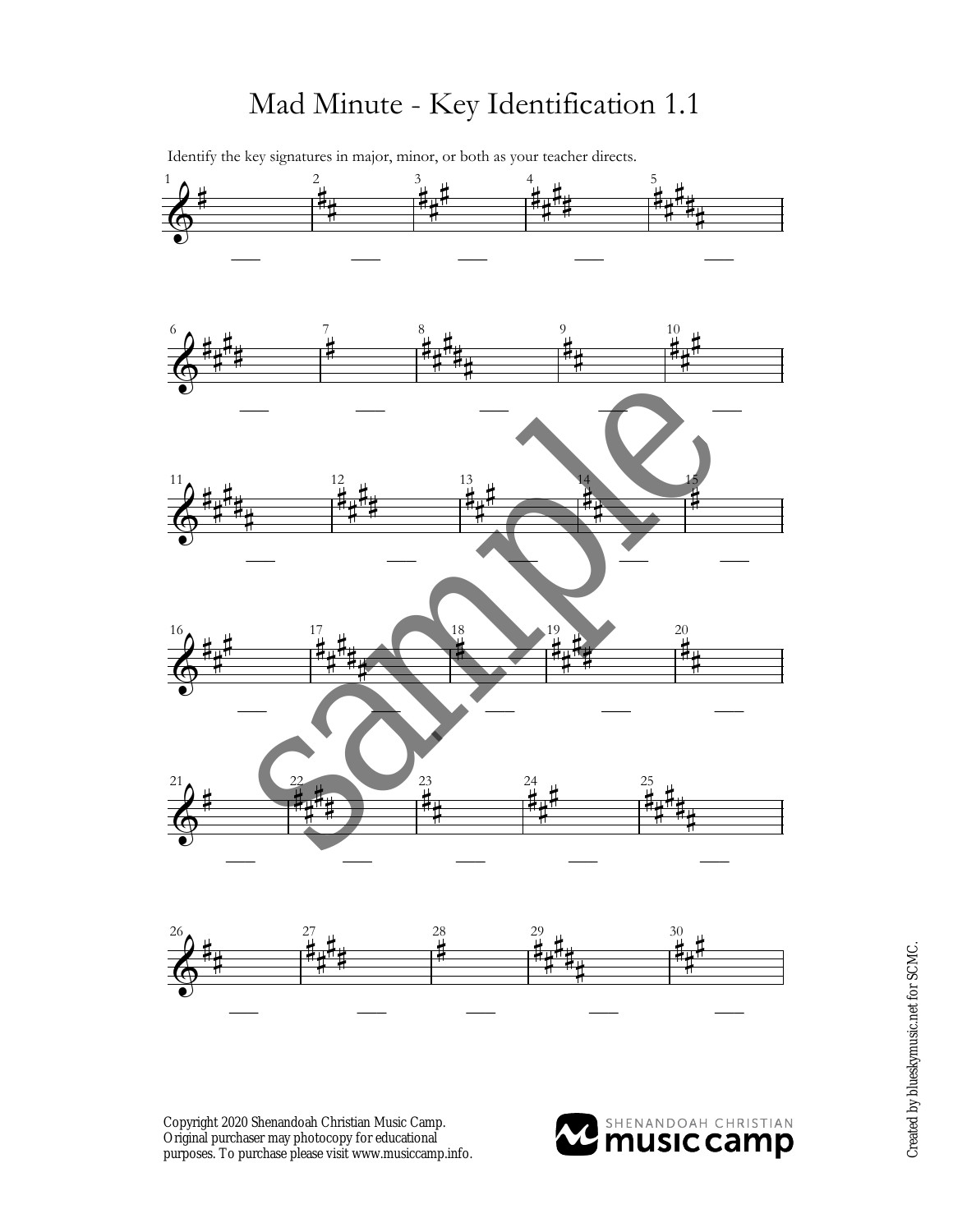Identify the key signatures in major, minor, or both as your teacher directs.  $1 \bullet$  4 5 6 **A**  $\frac{1}{2}$  10  $11$  a  $\mu$  12  $\mu$  13  $\mu$  14 14 15  $16$  17 17 18 18 19 19 19 20  $21$  23  $24$  25  $26$  27  $_{\text{H}}$  28  $_{\text{H}}$  29  $_{\text{H}}$  30  $\Phi$  $\sharp$  $\frac{1}{4}$  $\sharp$ **‡** —– .<br>‡  $\frac{1}{4}$ —– —– ,<br>丰  $\frac{1}{4}$ H<br>H ‡<br>‡  $\frac{1}{4}$ ╶╴<br>┿╃<br>┿╃╶╌╌╌╌╌╌╌╌╄╇ —– —– 。<br>其  $\frac{1}{4}$ H<br>H ‡<br>‡  $\frac{1}{4}$ **∦**  $\frac{1}{4}$  $\Phi$  $\sharp$  $\frac{1}{4}$ |<br>|} —– '<br>非  $\frac{1}{4}$ H<br>H ŧ.  $\frac{1}{4}$ —– —– —– )<br>杜  $\frac{1}{4}$  $\sharp$ ŧ  $\frac{1}{4}$  $\sharp$  $\frac{1}{2}$ —–  $\frac{0}{4}$  $\sharp$  $\sharp$ ŧ  $\frac{1}{4}$ #  $\Phi$  $\sharp$  $\frac{1}{4}$  $\sharp$ **‡**  $\frac{1}{4}$ —– 2<br>其  $\frac{1}{4}$  $\sharp$  $\sharp$ —– 3<br>其  $\frac{1}{4}$  $\sharp$ —– 4<br>计  $\frac{1}{4}$ —–  $\frac{5}{4}$ —–  $\Phi$  $\sharp$  $\frac{1}{4}$ **#** —– "<br>其  $\frac{1}{4}$ |<br>|} ŧ  $\frac{1}{4}$ **#** —– 18 —– ッ<br>株  $\frac{1}{4}$  $\frac{1}{2}$  $\frac{1}{2}$ —– 20  $\frac{1}{4}$ —–  $\Phi$  $\sharp$  $\frac{1}{4}$  $\sharp$ ŧ  $\frac{1}{4}$  $\frac{1}{4}$  $\frac{1}{\frac{1}{2}}$ —–  $\frac{2}{1}$  $\frac{1}{4}$  $\frac{1}{4}$  $\frac{1}{4}$  $\frac{1}{4}$ —– —– 24 —– 25<br>其 |<br>|} H<br>H ŧ  $\frac{1}{4}$ —–  $\Phi$  $\sharp$  $\frac{1}{4}$ "/<br>非  $\frac{1}{4}$ H<br>H  $\sharp$ "<br><br><br>  $\frac{1}{4}$ H<br>H ŧ  $\frac{1}{4}$ **∦**  $\frac{1}{4}$ ")<br>其  $\frac{1}{4}$  $\sharp$ i∪<br>‡  $\sharp$ # ⋕  $\frac{1}{4}$ |<br>|} sample

Copyright 2020 Shenandoah Christian Music Camp. Original purchaser may photocopy for educational purposes. To purchase please visit www.musiccamp.info.

—– —–

—–



—– —–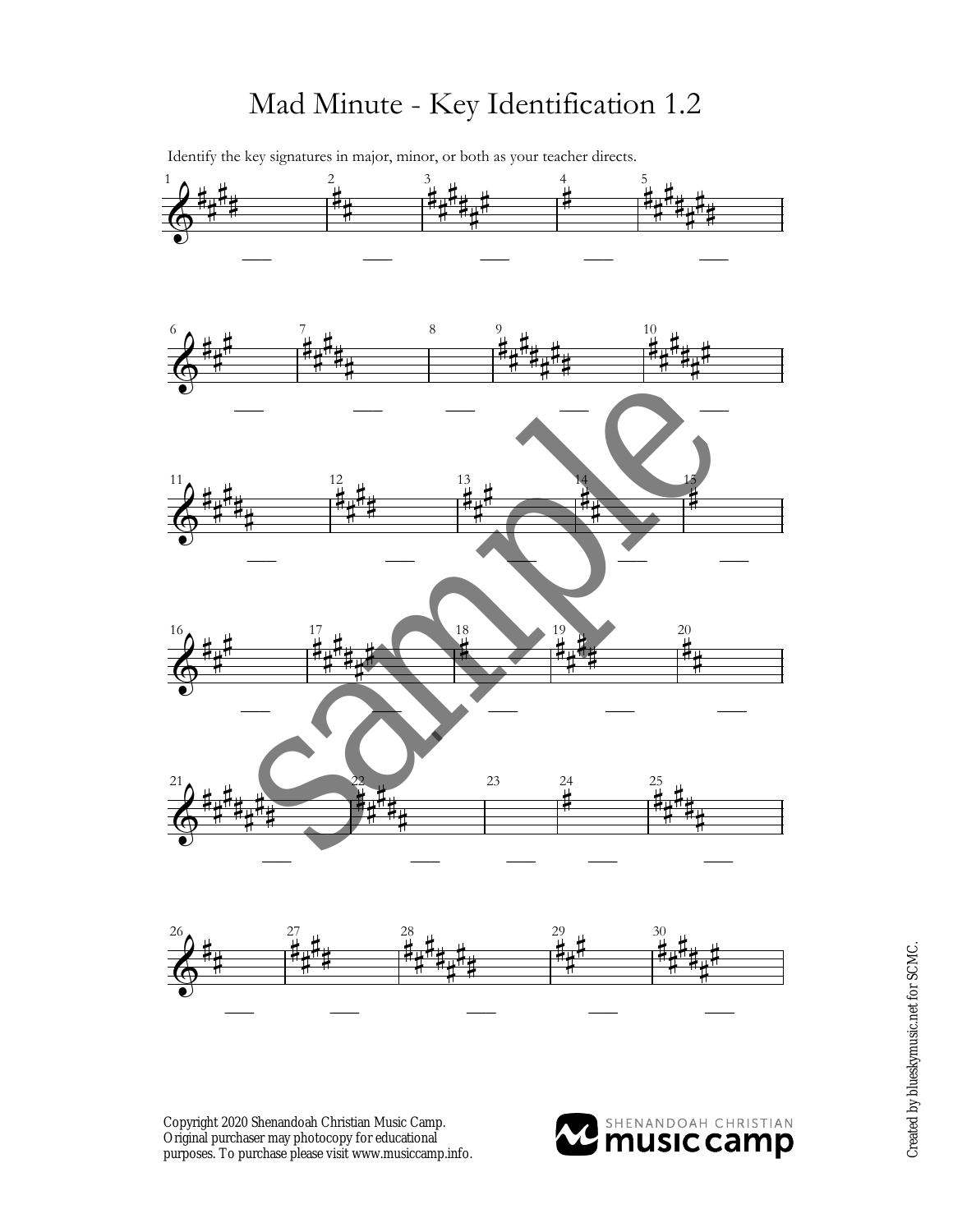Identify the key signatures in major, minor, or both as your teacher directs.  $1$  a  $2$  3 4 5  $6 \bullet$  7 8 9 10  $11$  12  $13$  13 14 15  $16$  17  $18$  19  $19$  20  $21$   $22$   $23$   $24$   $25$  $26 \text{ A}$  27 28 29 30  $\overline{\Phi^{\flat}}$ —–  $\frac{1}{2}$  $\flat$ —–  $\frac{1}{2}$  $\frac{1}{2}$  $\overline{b}$ —–  $\frac{1}{2}$  $\frac{1}{2}$  $\frac{1}{2}$  $\frac{1}{2}$ —–  $\frac{1}{2}$  $\frac{1}{2}$  $\frac{1}{2}$  $\frac{1}{2}$  $\frac{1}{2}$ —–  $\overline{\Phi^{\flat}}$  $\flat$  $\overline{b}$  $\frac{1}{2}$ —– ₽ —–  $\frac{1}{2}$  $\frac{1}{2}$  $\overline{\mathbf{b}}$  $\frac{1}{2}$  $\frac{1}{2}$ —–  $\frac{1}{2}$  $\flat$ —– þ  $\flat$  $\overline{b}$ —–  $\overline{\Phi^{\flat}}$  $\frac{1}{2}$  $\overline{b}$  $\frac{1}{2}$  $\frac{1}{2}$ —–  $\frac{1}{2}$  $\flat$  $\overline{\mathbf{b}}$  $\frac{1}{2}$ —–  $\frac{1}{2}$  $\flat$  $\overline{b}$ —–  $\frac{1}{2}$  $\mathbf{z}$ —–  $\frac{1}{2}$ —–  $\overline{\Phi^{\flat}}$  $\frac{1}{2}$  $\overline{\mathbf{b}}$ —–  $\frac{1}{2}$  $\frac{1}{2}$  $\frac{1}{2}$  $\frac{1}{2}$  $\frac{1}{2}$ —–  $\overline{2}$ —–  $\frac{1}{2}$  $\mathbf{b}$  $\frac{1}{2}$  $\frac{1}{2}$ —–  $\frac{1}{2}$  $\frac{1}{2}$ —–  $\overline{\Phi^{\flat}}$ —–  $\frac{1}{2}$  $\overline{\mathbf{b}}$  $\overline{\mathbf{b}}$  $\frac{1}{2}$ —–  $\frac{1}{2}$  $\mathbf{b}$ —– h  $\frac{1}{2}$  $\overline{b}$ —–  $\frac{1}{2}$  $\flat$  $\frac{1}{2}$  $\frac{1}{2}$  $\frac{1}{2}$ —–  $\Phi$  $\frac{1}{2}$  $\frac{1}{2}$  $\frac{1}{2}$  $\frac{1}{2}$ 丏  $\frac{1}{2}$  $\frac{1}{2}$  $\frac{1}{2}$  $\frac{1}{2}$  $\frac{1}{2}$  $\overline{\mathbf{b}}$  $\frac{1}{2}$  $\mathsf{b}$ sample

—–

Copyright 2020 Shenandoah Christian Music Camp. Original purchaser may photocopy for educational purposes. To purchase please visit www.musiccamp.info.

—–

—–



—–

—–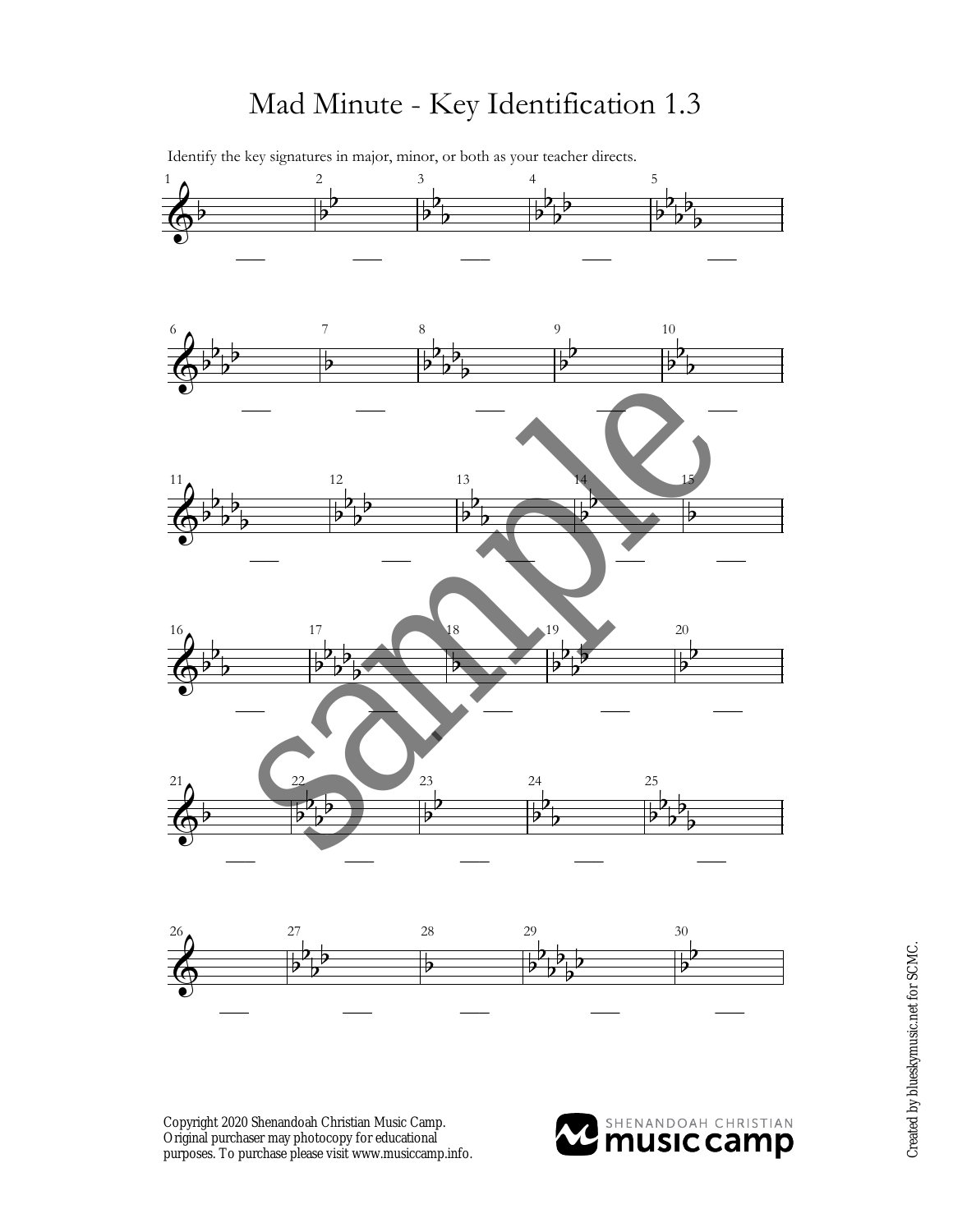

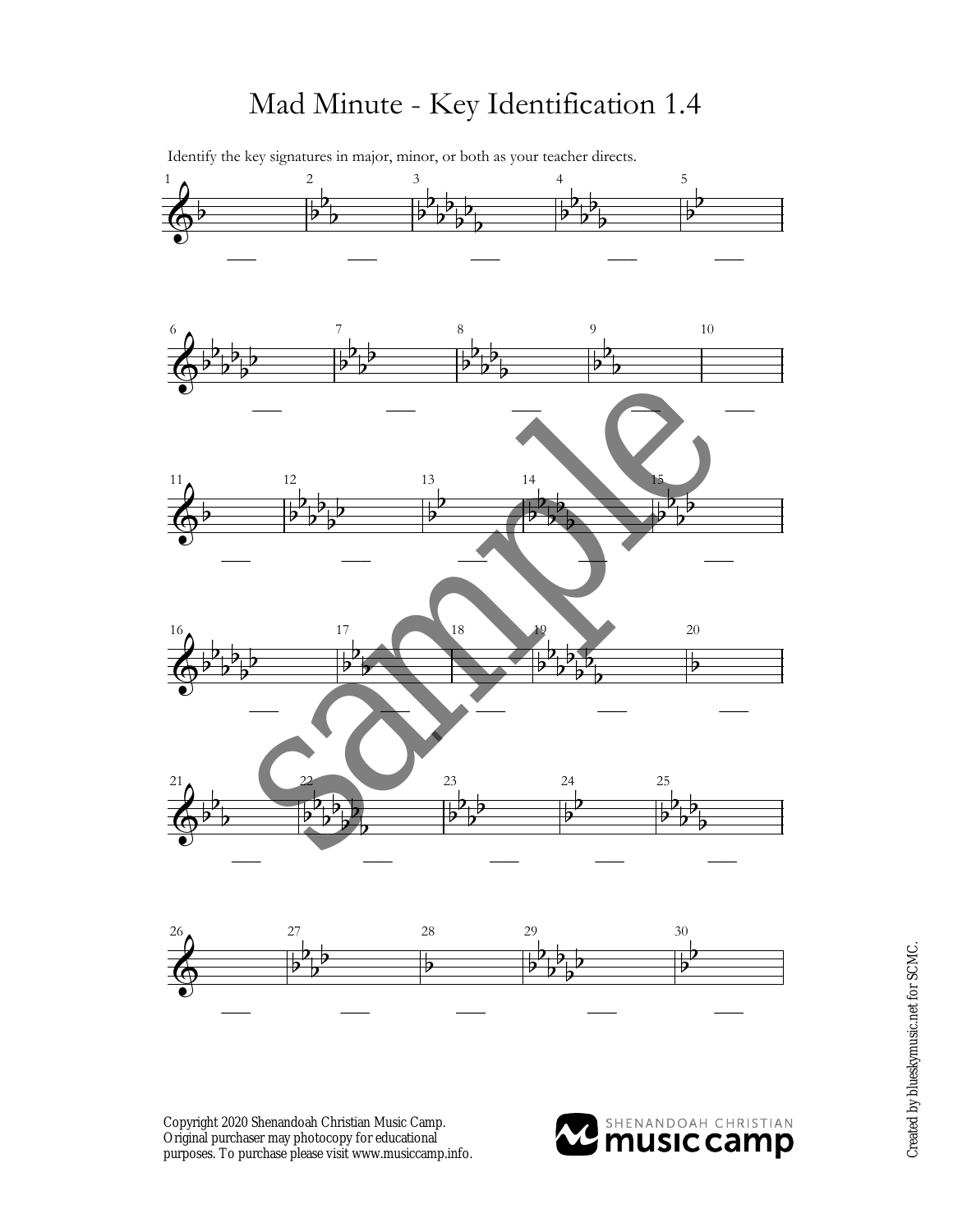Identify the key signatures in major, minor, or both as your teacher directs.  $1 \bullet$   $2 \bullet$   $3 \bullet$   $4 \bullet$  5 6 **4** 7 1 8 9 1 10  $11$  12 13 14 15 16 17 18 19 20 21  $22$   $23$   $24$   $25$  $\Phi$  $\sharp$ —–  $\frac{1}{2}$ —– ,<br>丰  $\frac{1}{4}$ —–  $\frac{1}{2}$  $\flat$ —– .<br>‡  $\frac{1}{4}$ # —–  $\overline{\Phi^{\flat}}$  $\flat$  $\overline{b}$ —– '<br>丰  $\frac{1}{4}$  $\sharp$ ŧ —–  $\frac{1}{2}$  $\mathbf{b}$  $\frac{1}{2}$  $\frac{1}{2}$ —– ,<br>丰  $\sharp$ **#** ŧ  $\frac{1}{4}$ —– —–  $\frac{1}{2}$  $\flat$  $\overline{b}$  $\frac{1}{2}$  $\frac{1}{2}$  $\overline{\Phi^{\flat}}$  $\frac{1}{2}$ —– 2<br>‡  $\frac{1}{4}$ **#** —–  $\frac{1}{2}$  $\flat$  $\overline{b}$  $\frac{1}{2}$ —– 4<br>杜  $\frac{1}{4}$ 」<br># .<br>‡  $\frac{1}{4}$ —–  $\frac{1}{2}$  $\mathbf{b}$  $\overline{b}$ —– 9:‡ —–  $\frac{1}{2}$  $\overline{\mathbf{b}}$  $\overline{b}$  $\frac{1}{2}$  $\overline{\mathbf{b}}$ —–  $\frac{1}{2}$  $\frac{1}{4}$ j.  $\overline{1}$ —–  $\frac{1}{2}$ —– ŧ  $\frac{1}{4}$ —–  $\mathbf{\mathfrak{P}}$ **∦** —–  $\frac{1}{2}$  $\overline{\mathbf{b}}$ —–  $\frac{1}{2}$  $\overline{\mathbf{b}}$  $\overline{\mathbf{b}}$  $\frac{1}{2}$ —– ⋕  $\frac{1}{4}$ **∦**  $\frac{1}{4}$  $\frac{1}{4}$ —– ⋕  $\frac{1}{4}$ |<br>|}  $\frac{1}{4}$ —– sample



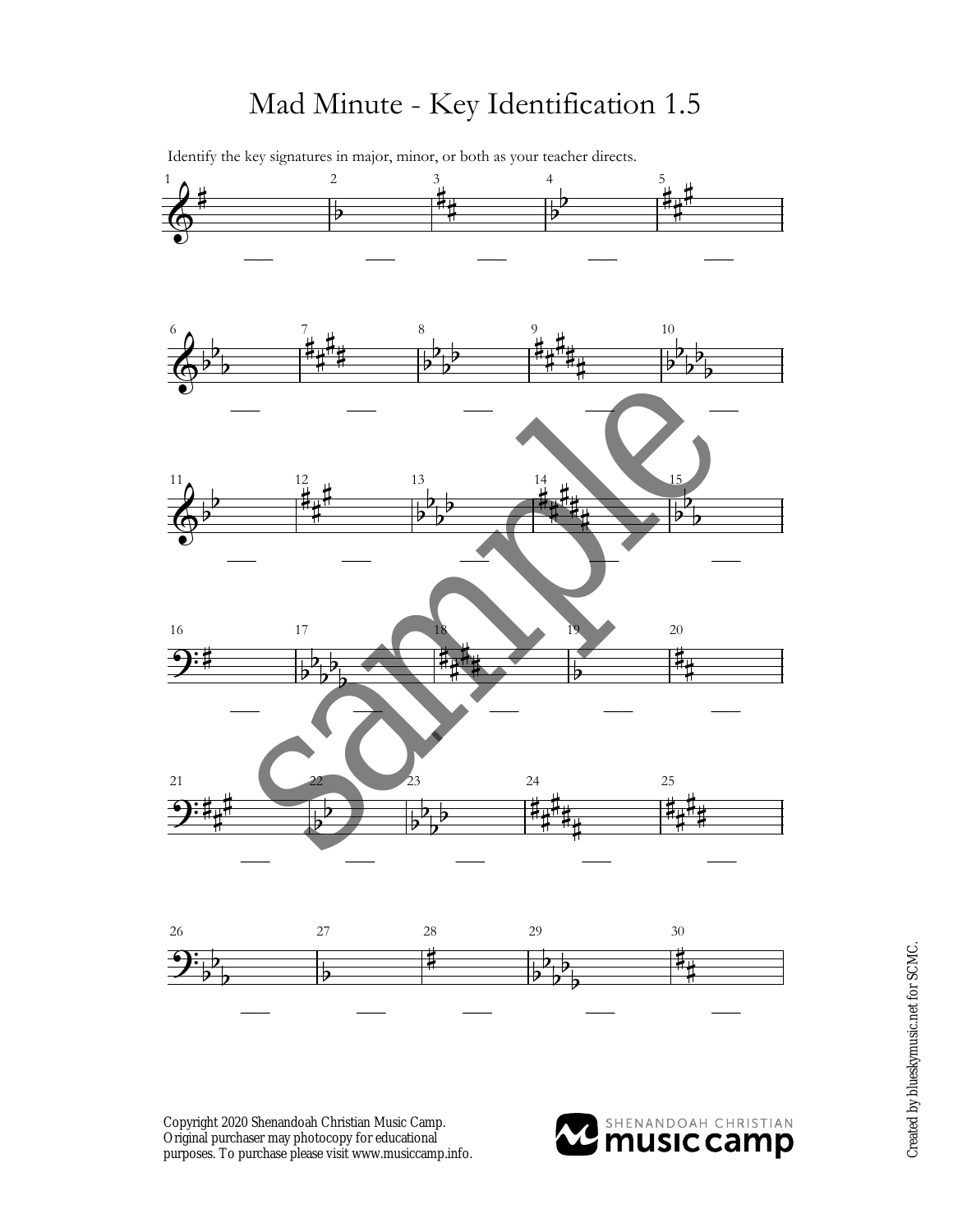Identify the key signatures in major, minor, or both as your teacher directs.  $\frac{1}{2}$   $\frac{2}{3}$   $\frac{4}{11}$  5  $6 \bullet 7$  1.  $11$  12 13 14 15 16 17 18 19 20 21 22 23 24 25  $\Phi$  $\sharp$ —–  $\frac{1}{2}$  $\frac{1}{2}$  $\frac{1}{2}$ —– —–  $\frac{1}{2}$  $\flat$  $\overline{\mathbf{b}}$  $\frac{1}{2}$  $\frac{1}{2}$  $\overline{\mathbf{b}}$  $\overline{\mathbf{b}}$ 4<br>其  $\frac{1}{4}$ H<br>H ŧ.  $\frac{1}{4}$ —– )<br>其  $\frac{1}{4}$ —–  $\overline{\Phi^{\flat}}$ —– /<br>其  $\sharp$ **#** —–  $\frac{1}{2}$  $\frac{1}{2}$  $\overline{b}$  $\frac{1}{2}$  $\overline{\mathbf{b}}$ —–  $\overline{\flat}$ —–  $10$  $\frac{1}{4}$  $\sharp$ ŧ —–  $\overline{\Phi^{\flat}}$  $\mathsf{b}$ —– —–  $\frac{2}{4}$  $\frac{1}{4}$ H<br>H  $\sharp$  $\frac{1}{4}$ |<br>|}  $\frac{1}{2}$  $\frac{1}{2}$  $\frac{1}{2}$  $\frac{1}{2}$ —–  $\frac{4}{4}$  $\frac{1}{2}$  $\frac{1}{4}$ Ì  $\frac{1}{4}$ —–  $\frac{1}{2}$  $\mathbf{b}$  $\overline{\mathbf{b}}$ —–  $\overline{\mathbf{G}_{\mathbf{b}}}$ —–  $\frac{1}{2}$  $\overline{\mathbf{b}}$  $\overline{b}$  $\frac{1}{2}$  $\overline{b}$  $\overline{b}$ —–  $\frac{1}{2}$ —–  $\sharp$  $\frac{1}{4}$  $\sharp$ —– —–  $\frac{1}{2}$  $\overline{\mathbf{b}}$  $\frac{1}{2}$  $\frac{1}{2}$  $\overline{\mathbf{b}}$  $\overline{\mathbf{b}}$  $\overline{5}$ -6 —–  $\frac{1}{2}$  $\frac{1}{4}$  $\frac{1}{4}$  $\frac{1}{4}$  $\frac{1}{4}$  $\frac{1}{4}$ —–  $\frac{1}{2}$  $\overline{\mathbf{b}}$  $\overline{b}$ —–  $\frac{1}{2}$  $\overline{\mathbf{b}}$ —– ŧ  $\frac{1}{4}$  $\sharp$  $\frac{1}{4}$ —– sample